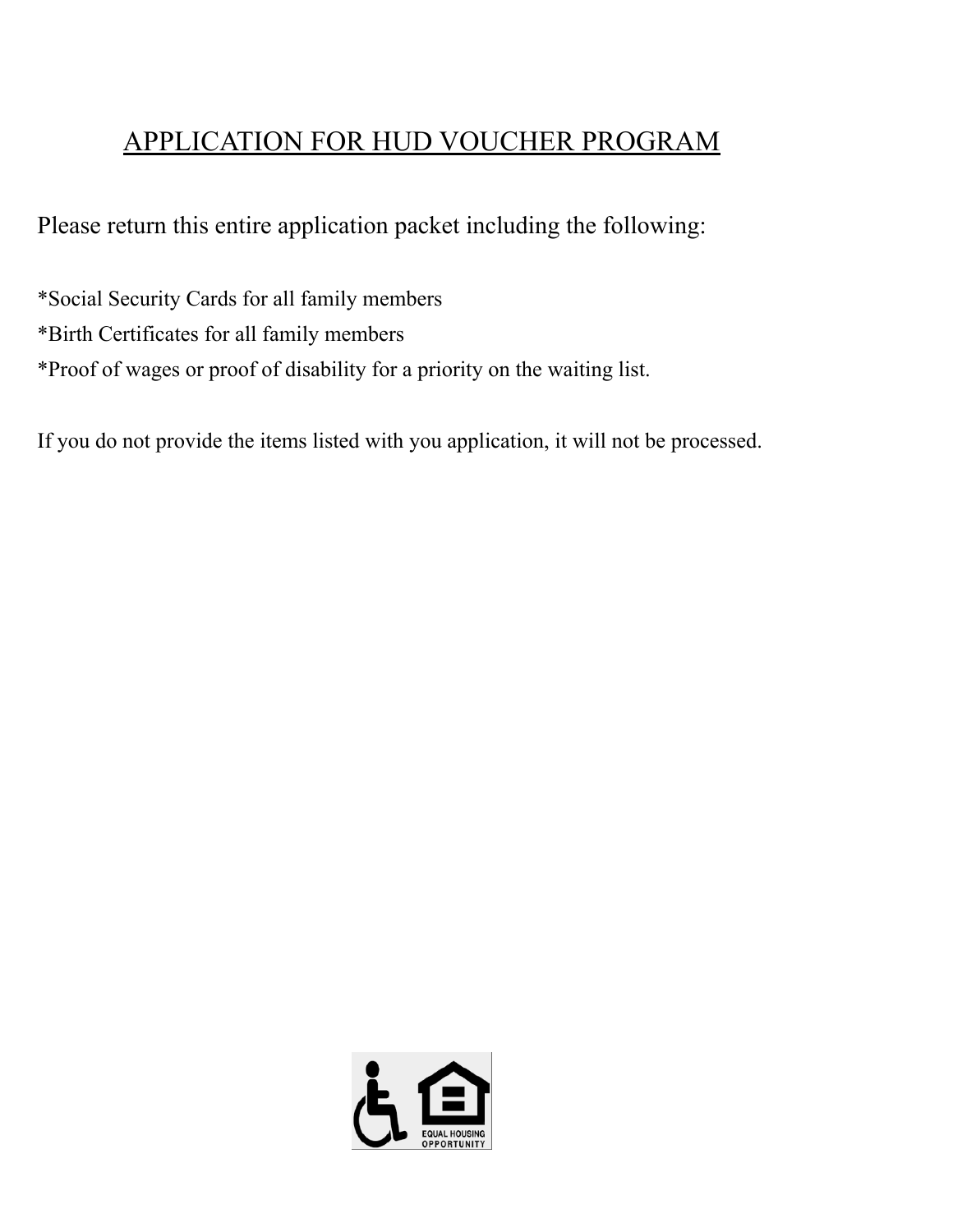# BIG STONE GAP REDEVELOPMENT & HOUSING AUTHORITY

170 Dogwood Terrace • P.O. Box 536 • Big Stone Gap, VA 24219 Telephone: (276) 523-4788 • FAX: (276) 523-5141 • Email: [bsgha@bsgha.org](mailto:bsgha@bsgha.org)

Date:

Check only one:

**[ ] Dogwood Terrace Apartments (2, 3 & 4 bedrooms)**

**[ ] Woodstone Village I (1 and 2 bedrooms)**

- **[ ] Woodstone Village II (1 bedroom for elderly, handicap & disabled)**
- **[ ] Housing Choice Voucher –HCV**

Preferred number of bedrooms requested \*\*\*\*\*\*\*\*\*\*\*\*\*\*\*\*\*\*\*\*\*\*\*\*\*\*\*\*\*\*\*\*\*\*\*\*\*\*\*\*\*\*\*\*\*\*\*\*\*\*\*\*\*\*\*\*\*\*\*\*\*\*\*\*\*\*\*\*\*\*\*\*\*\*\*\*\*\*

| Applicant        | Maiden Name       |
|------------------|-------------------|
| Mailing address  | City, State, Zip  |
| Physical address | City, State, Zip  |
| Home Phone #     | Message Phone $#$ |
| Cell Phone $#$   | Email address     |

# **HOUSEHOLD COMPOSITION AND CHARACTERISTICS**

List the Head of Household and all members who will be living in the unit. Give the relationship of each family member to the Head of Household

|                         | <b>MEMBER'S NAME</b><br><b>M.I.</b><br>First<br>Last                                                                                                          | <b>Relation</b><br><b>To Head</b> | <b>Date</b><br>$\overline{\textbf{0}}$ f<br><b>Birt</b> | <b>Place</b><br><u>of</u><br><b>Birth</b> | <b>Male or</b><br>Female<br><u>or</u><br><b>Decline to</b><br><b>Report</b> | Race * | <b>Social Security #</b> |
|-------------------------|---------------------------------------------------------------------------------------------------------------------------------------------------------------|-----------------------------------|---------------------------------------------------------|-------------------------------------------|-----------------------------------------------------------------------------|--------|--------------------------|
| Ŧ                       |                                                                                                                                                               | Head                              |                                                         |                                           |                                                                             |        |                          |
| $\overline{2}$          |                                                                                                                                                               |                                   |                                                         |                                           |                                                                             |        |                          |
| $\overline{3}$          |                                                                                                                                                               |                                   |                                                         |                                           |                                                                             |        |                          |
| $\overline{\mathbf{4}}$ |                                                                                                                                                               |                                   |                                                         |                                           |                                                                             |        |                          |
| $\overline{5}$          |                                                                                                                                                               |                                   |                                                         |                                           |                                                                             |        |                          |
| $6\phantom{1}6$         |                                                                                                                                                               |                                   |                                                         |                                           |                                                                             |        |                          |
| 7                       |                                                                                                                                                               |                                   |                                                         |                                           |                                                                             |        |                          |
|                         | (D) Blogh African American (AI/AN) American Indian/Algebra Native (A) Agian (NII) Native Havenian (Other)<br>$*$ $\alpha$ $\alpha$ $\alpha$ $\alpha$ $\alpha$ |                                   |                                                         |                                           |                                                                             |        |                          |

**\*(W)-White, (B)-Black/African American, (AI/AN)-American Indian/Alaskan Native, (A)-Asian, (NH)-Native Hawaiian, (Other) \_\_\_\_\_\_\_\_\_\_\_\_\_\_\_\_\_\_\_\_\_\_\_\_\_\_\_\_\_\_\_**

**\*Racial and ethnic information is for statistical purposes only.**

**\*All members must provide social security numbers and cards unless they meet one of the following:**

**1. Ineligible non-citizen member not contending eligible immigration status.**

2. 62 years old as of January 31, 2010 and whose initial determination of eligibility began before January 31, 2010.

3. Under the age of 6 who are added to be applicant household within 6 months prior to move-in (must provide social security number and card **within 90 days)**

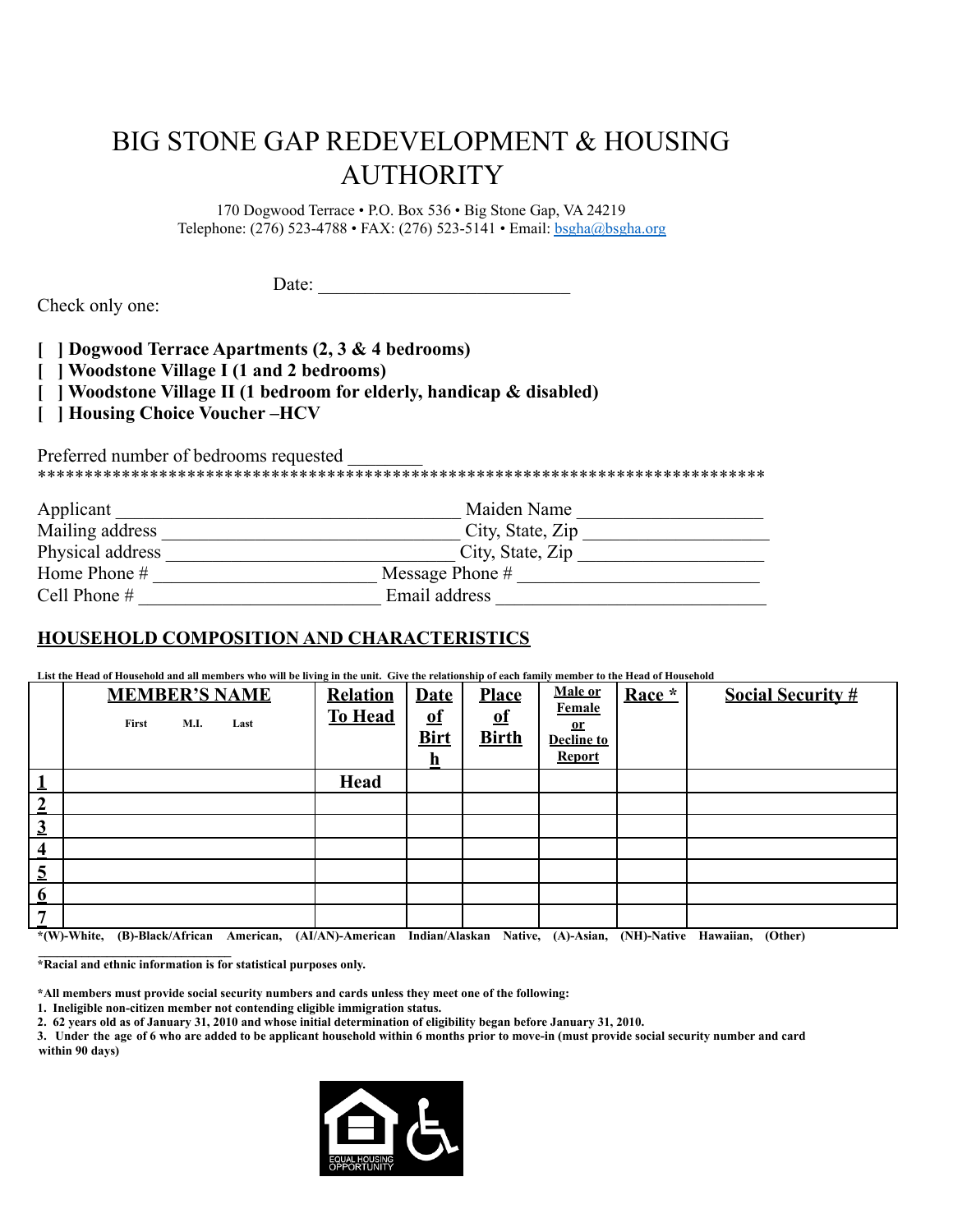#### **BSGHA Personnel use only: \_\_\_\_\_\_\_\_\_\_\_\_\_\_\_\_\_\_\_\_\_\_\_\_\_\_\_\_\_\_\_\_\_\_\_**

#### **Ethnicity of Head of Household:** (check one) Hispanic or Latino \_\_\_ Not-Hispanic or Latino

|  |  | Housing History |
|--|--|-----------------|
|--|--|-----------------|

1. Have you ever received HUD or lived in Low Income Apartments ANYWHERE in the U.S. in the past? a. YES NO If yes, when & where?

| 2. Are you NOW living in a federally funded subsidized housing unit? | <b>YES</b><br>NO  |
|----------------------------------------------------------------------|-------------------|
| 3. Have you ever been evicted or required to move?                   | YES<br>NO.        |
| 4. Are you currently paying rent?                                    | <b>YES</b><br>NO. |
| – TAITRA PRODUCT                                                     |                   |

**5.** List ALL states you have lived in.  $\mathcal{L}_\text{max} = \mathcal{L}_\text{max} = \mathcal{L}_\text{max} = \mathcal{L}_\text{max} = \mathcal{L}_\text{max} = \mathcal{L}_\text{max} = \mathcal{L}_\text{max} = \mathcal{L}_\text{max} = \mathcal{L}_\text{max} = \mathcal{L}_\text{max} = \mathcal{L}_\text{max} = \mathcal{L}_\text{max} = \mathcal{L}_\text{max} = \mathcal{L}_\text{max} = \mathcal{L}_\text{max} = \mathcal{L}_\text{max} = \mathcal{L}_\text{max} = \mathcal{L}_\text{max} = \mathcal{$ 

|  |  |  |  |  |  |  | 6. List where you lived (Physical address only) for the last 3 years EVEN if you did not rent!! |
|--|--|--|--|--|--|--|-------------------------------------------------------------------------------------------------|
|--|--|--|--|--|--|--|-------------------------------------------------------------------------------------------------|

| а. | Address:        | - present Rent Amount<br>Date: |
|----|-----------------|--------------------------------|
|    | Landlord/Owner: | Phone $\#$ :                   |
|    |                 |                                |
| h. | Address:        | Date:                          |

| Landlord/Owner:     | Phone $#$ : |
|---------------------|-------------|
|                     |             |
| Address:<br>⌒<br>ັ. | Date:       |

Landlord/Owner: Phone #: 7. Are you eligible for VAWA protection? YES \_\_\_\_\_\_\_\_\_ NO \_\_\_\_\_\_ (The Violence Against Women Act (VAWA) provides protection for victims of domestic violence, dating violence, sexual assault, or stalking.

VAWA protections are not only available to women, but are available to all individuals regardless of sex, gender identity, or sexual orientation.

#### B. **Student Status-Please list all family members who are attending school part-time or full-time for elementary, middle, high school, or vocational school. \*Official transcripts will be required for all college students.**

| Student Name(s) | Part or Full<br>Time Student | School Name & Address | Financial Aid<br>Amount |
|-----------------|------------------------------|-----------------------|-------------------------|
|                 |                              |                       |                         |
|                 |                              |                       |                         |
|                 |                              |                       |                         |
|                 |                              |                       |                         |
|                 |                              |                       |                         |
|                 |                              |                       |                         |

#### **HOUSEHOLD INCOME**

| C.                                                                 | SSI/Pension/Other Benefits                                                              |                                                                    |  | YES / NO |  |  |  |  |
|--------------------------------------------------------------------|-----------------------------------------------------------------------------------------|--------------------------------------------------------------------|--|----------|--|--|--|--|
|                                                                    |                                                                                         | Do you or any household member(s) receive SOCIAL SECURITY/SSI      |  |          |  |  |  |  |
|                                                                    | <b>BENEFITS?</b><br>Do you or any household member(s) receive PENSION, RETIREMENT OR AN |                                                                    |  |          |  |  |  |  |
|                                                                    |                                                                                         |                                                                    |  |          |  |  |  |  |
|                                                                    | <b>ANUITY?</b>                                                                          |                                                                    |  |          |  |  |  |  |
|                                                                    |                                                                                         | Do you or any household member(s) receive UNEMPLOYMENT BENEFITS OR |  |          |  |  |  |  |
|                                                                    | <b>DISABILITY?</b>                                                                      |                                                                    |  |          |  |  |  |  |
| Do you or any household member(s) receive DUAL ENTITLEMENT INCOME? |                                                                                         |                                                                    |  |          |  |  |  |  |
|                                                                    | <b>NAME OF HOUSEHOLD</b>                                                                | <b>NAME AND ADDRESS OF</b>                                         |  |          |  |  |  |  |
|                                                                    | <b>MEMBER</b>                                                                           | <b>AGENCY/OFFICE</b>                                               |  |          |  |  |  |  |
|                                                                    |                                                                                         | S                                                                  |  |          |  |  |  |  |
|                                                                    |                                                                                         | \$                                                                 |  |          |  |  |  |  |
|                                                                    |                                                                                         | \$                                                                 |  |          |  |  |  |  |
|                                                                    |                                                                                         |                                                                    |  |          |  |  |  |  |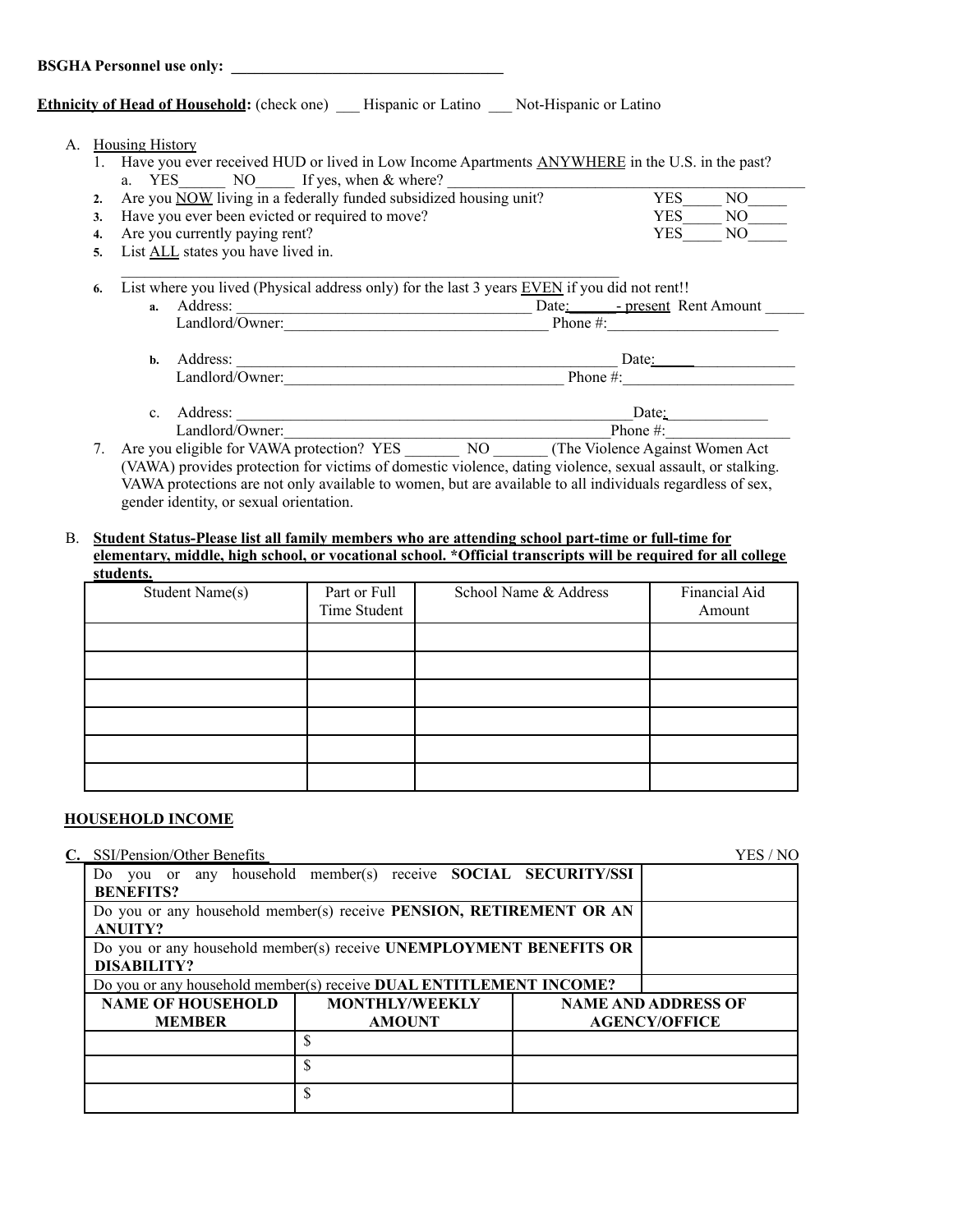#### D. Employment

YES/NO Do you or any household member(s) receive **FULL/PART TIME JOB EARNINGS?** Do you or any household member(s) receive **CASH, TIPS OR BONUSES?** Do you or any household member(s) receive **MILITARY OR RESERVE PAY?** Are you or any household member(s) **SELF EMPLOYED?** Are you or any household member(s) receiving **GIG EMPLOYMENT INCOME?** (Examples Door Dash, Uber, etc.) Are you participating in a qualifying **STATE, FEDERAL OR LOCAL EMPLOYMENT TRAINING PROGRAM? NAME OF HOUSEHOLD MEMBER MONTHLY GROSS PAY | NAME & ADDRESS OF AGENCY/OFFICE** \$ \$ \$

#### E. Public Assistance Benefits

YES/NO

| Do you or any household member(s) receive TANF, GENERAL RELIEF, OR OTHER?   |                                                                           |  |  |  |  |  |  |
|-----------------------------------------------------------------------------|---------------------------------------------------------------------------|--|--|--|--|--|--|
| Do you or any household member(s) receive <b>ADOPTION OR FOSTER CARE</b>    |                                                                           |  |  |  |  |  |  |
| PAYMENTS?                                                                   |                                                                           |  |  |  |  |  |  |
|                                                                             | Do you or any household member(s) receive IN-HOME CARE SUPPORTIVE SERVICE |  |  |  |  |  |  |
| TO CARE FOR ANOTHER PERSON?                                                 |                                                                           |  |  |  |  |  |  |
|                                                                             | Do you or any household member(s) receive TRANSPORTATION REIMBURSEMENT?   |  |  |  |  |  |  |
|                                                                             | Are you participating in the VIEW PROGRAM?                                |  |  |  |  |  |  |
| <b>NAME OF HOUSEHOLD</b><br><b>MONTHLY AMOUNT</b><br><b>TYPE OF BENEFIT</b> |                                                                           |  |  |  |  |  |  |
| <b>MEMBER</b>                                                               |                                                                           |  |  |  |  |  |  |
|                                                                             |                                                                           |  |  |  |  |  |  |
| S                                                                           |                                                                           |  |  |  |  |  |  |
|                                                                             | \$                                                                        |  |  |  |  |  |  |

#### F. Child Support or Alimony Benefit(s)

|                                                                                          |                                                                       | YES/NO         |  |                        |  |  |  |
|------------------------------------------------------------------------------------------|-----------------------------------------------------------------------|----------------|--|------------------------|--|--|--|
| Do you or any household member(s) have an open CHILD SUPPORT CASE WITH A                 |                                                                       |                |  |                        |  |  |  |
| <b>COURT?</b>                                                                            |                                                                       |                |  |                        |  |  |  |
|                                                                                          | Do you or any household member(s) receive CHILD SUPPORT PAYMENTS FROM |                |  |                        |  |  |  |
| DCSE?                                                                                    |                                                                       |                |  |                        |  |  |  |
| Do you or any household member(s) receive CHILD SUPPORT/ALIMONY DIRECTLY                 |                                                                       |                |  |                        |  |  |  |
| <b>FROM AN ABSENT PARENT/SPOUSE?</b>                                                     |                                                                       |                |  |                        |  |  |  |
| Does the ABSENT Parent purchase items for the child(ren) such as <b>CLOTHING</b> , FOOD, |                                                                       |                |  |                        |  |  |  |
| <b>FORMULA, DIAPERS, ETC.?</b>                                                           |                                                                       |                |  |                        |  |  |  |
| <b>NAME OF CHILD</b>                                                                     | <b>ABSENT PARENT/SPOUSE</b>                                           | <b>MONTHLY</b> |  | <b>CASH VALUE OF</b>   |  |  |  |
|                                                                                          | <b>NAME &amp; ADDRESS</b>                                             | <b>AMOUNT</b>  |  | PURCHASE,              |  |  |  |
|                                                                                          |                                                                       |                |  | <b>CLOTHING, FOOD,</b> |  |  |  |
|                                                                                          |                                                                       |                |  | <b>FORMULA, ETC.</b>   |  |  |  |
| $\mathcal{S}$                                                                            |                                                                       |                |  |                        |  |  |  |
|                                                                                          |                                                                       | \$             |  |                        |  |  |  |
|                                                                                          |                                                                       | S              |  |                        |  |  |  |

#### G. Contributions

Does anyone outside your household **GIVE YOU MONEY OR PAY BILLS FOR YOU?** Does anyone outside your household **BUY YOU SUPPLIES SUCH AS GROCERIES, ETC?**

YES/NO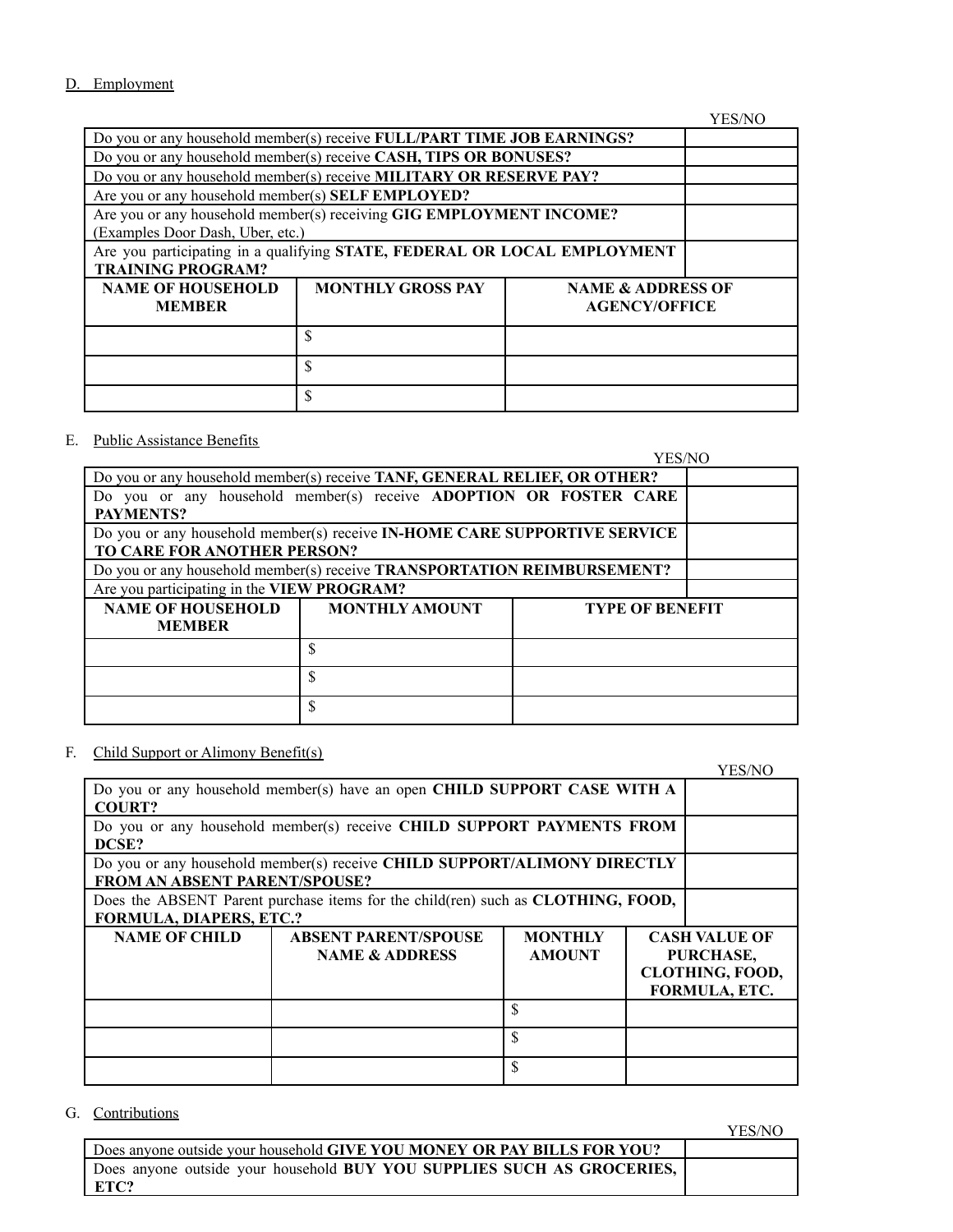| Did any organization help you <b>PAY A BILL OR EXPENSE?</b> |  |
|-------------------------------------------------------------|--|
| If you answered YES, please explain.                        |  |
|                                                             |  |
|                                                             |  |
|                                                             |  |

# H. Assets

|                                                                                                                                                           |                                                                        |                        | YES/NC |
|-----------------------------------------------------------------------------------------------------------------------------------------------------------|------------------------------------------------------------------------|------------------------|--------|
|                                                                                                                                                           | Do you or any household member(s) have a SAVINGS OR CHECKING ACCOUNT?  |                        |        |
| Do you or any household member(s) have STOCKS, BONDS OR CERTIFICATE OF<br>DEPOSIT?                                                                        |                                                                        |                        |        |
|                                                                                                                                                           | Do you or any household member(s) have a MONEY MARKET FUND/TRUST FUND? |                        |        |
| Do you or any household member(s) have a RETIREMENT, 401K, IRA OR LIFE<br><b>INSURANCE POLICIES?</b>                                                      |                                                                        |                        |        |
| Do you or any household member(s) have PEER-PEER PAYMENT SYSTEMS?<br>(Examples: Google Pay, Zelle, Venmo, Cash App, Square, Facebook Messenger Pay, etc.) |                                                                        |                        |        |
| <b>NAME OF HOUSEHOLD</b><br><b>MEMBER</b>                                                                                                                 | <b>COMPANY/BANK NAME</b>                                               | <b>TYPE OF ACCOUNT</b> |        |
|                                                                                                                                                           |                                                                        |                        |        |
|                                                                                                                                                           |                                                                        |                        |        |

# I. PropertY

YES/NO

| Does anyone in your household own or have an interest in commercial or residential estate or<br>mobile home? |  |  |
|--------------------------------------------------------------------------------------------------------------|--|--|
| Has anyone in your household sold any real estate in the last 2 years?                                       |  |  |
| <b>NAME OF HOUSEHOLD MEMBER</b><br><b>TYPE OF ASSET</b><br>VALUE                                             |  |  |
|                                                                                                              |  |  |
|                                                                                                              |  |  |
|                                                                                                              |  |  |
|                                                                                                              |  |  |

### **EXPENSES**

|                                                                                                            | <b>Child Care Expenses</b>                                                    |                                 |                                                      |                       | YES/NO |
|------------------------------------------------------------------------------------------------------------|-------------------------------------------------------------------------------|---------------------------------|------------------------------------------------------|-----------------------|--------|
|                                                                                                            | Do you pay childcare for a child 12 or under so you can go to work or school? |                                 |                                                      |                       |        |
| IF YES, is the childcare expenses paid for by an agency or by another person outside of your<br>household? |                                                                               |                                 |                                                      |                       |        |
|                                                                                                            | <b>NAME OF CHILD</b>                                                          | <b>MONTHLY</b><br><b>AMOUNT</b> | <b>CHILD CARE</b><br><b>PROVIDERS</b><br><b>NAME</b> | <b>NAME OF AGENCY</b> |        |
|                                                                                                            |                                                                               |                                 |                                                      |                       |        |
|                                                                                                            |                                                                               |                                 |                                                      |                       |        |

### **K.** Medical Expenses

| <u>MUULAT LADUISUS</u>                                                                 | YES/NO |
|----------------------------------------------------------------------------------------|--------|
| If you are an elderly, disabled or handicap household, do you expect any out of pocket |        |
| medical expenses in the next 12 months?                                                |        |
| <b>IF YES, HOW MUCH \$</b>                                                             |        |

#### **SUPPLEMENTAL INFORMATION**

### L. Household Information

|                                                                                                                 | YES/NC |
|-----------------------------------------------------------------------------------------------------------------|--------|
| I is there a family member(s) with a disability that started a new job or got a raise in the last 12<br>months? |        |
| Is any household member temporarily absent from the home? School, military service, etc?                        |        |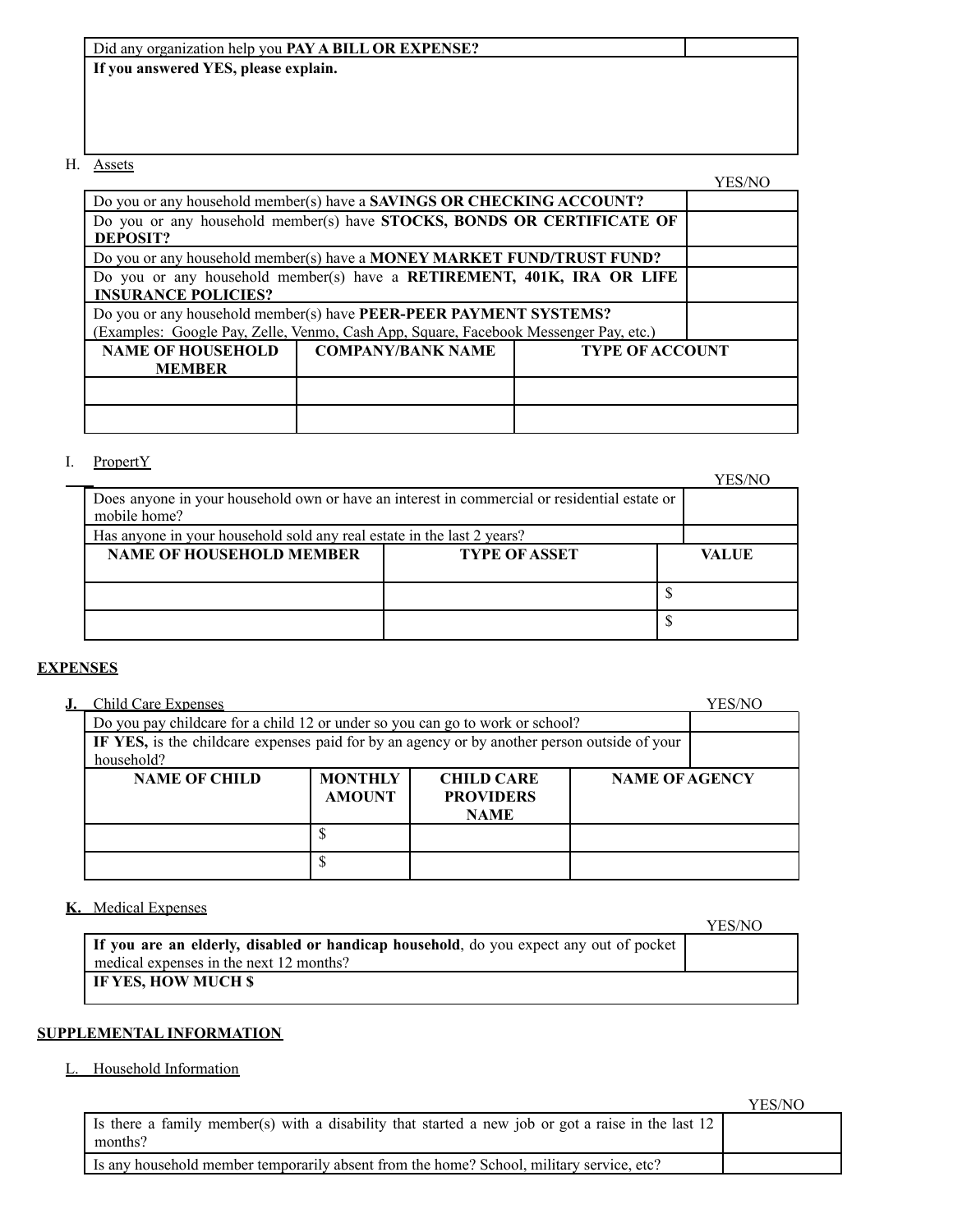| Does any household member have any minor children that do not live in the home?<br>IF YES, PLEASE EXPLAIN:                                                                                                                                      |  |
|-------------------------------------------------------------------------------------------------------------------------------------------------------------------------------------------------------------------------------------------------|--|
| Have you or anyone in your household ever been cited, arrested, charged or convicted of ANY<br>crime (misdemeanor or felony) other than traffic violations?<br>IF YES, PLEASE EXPLAIN:                                                          |  |
| Are you or anyone in your household subject to registration as a sex offender in any state?<br>IF YES, LIST NAME OF REGISTRANT AND COMPLETE ADDRESS WHERE CURRENTLY<br><b>REGISTERED:</b>                                                       |  |
| Have you or anyone in your household ever used any names or Social Security number(s) other<br>than the one you currently use or issued by the Social Security Administration?<br>IF YES, PLEASE GIVE NAME(S) AND/OR SOCIAL SECURITY NUMBERS:   |  |
| Have you or anyone in your household ever committed fraud while receiving Federally Assisted<br>Housing or been required to repay money for misrepresenting information on such program?<br>IF YES, PLEASE EXPLAIN:                             |  |
| Does anyone residing outside of your household receive mail at your residence or claim it as their<br>legal residence on any legal document (driver's license, vehicle registration, tax forms, school,<br>$etc.$ )?<br>IF YES, PLEASE EXPLAIN: |  |
| Do you expect any changes in your household composition in the next 12 months?                                                                                                                                                                  |  |

#### **M.** Contacts

| Please list information below for two relatives or friends who generally know how to contact you. |  |                      |  |
|---------------------------------------------------------------------------------------------------|--|----------------------|--|
| Name:                                                                                             |  | Name:                |  |
| <b>Relationship:</b>                                                                              |  | <b>Relationship:</b> |  |
| <b>Phone</b>                                                                                      |  | <b>Phone</b>         |  |
| Number:                                                                                           |  | Number:              |  |
| <b>Address:</b>                                                                                   |  | <b>Address:</b>      |  |
| City/State/Zip:                                                                                   |  | City/State/Zip:      |  |

# **N.** Application Preference

| <u> 1199116411011 1 161616166</u>                                                              | YES/NO |
|------------------------------------------------------------------------------------------------|--------|
| Some waiting lists give selection preferences to households that meet the following condition. |        |
| Are you elderly, handicapped or disabled?                                                      |        |
| Are you currently employed?                                                                    |        |
| Do you reside in the corporation limits of Big Stone Gap?                                      |        |
| Are you a Veteran?                                                                             |        |
| Are you homeless?                                                                              |        |

# **O.** Accessibility/Reasonable Accommodation

|                                                                                            | . |
|--------------------------------------------------------------------------------------------|---|
| We have units that are accessible for residents who have impaired mobility, vision, or     |   |
| hearing. As a result of a household member's disability, are you requesting any reasonable |   |
| accommodation be made?                                                                     |   |

YES/NO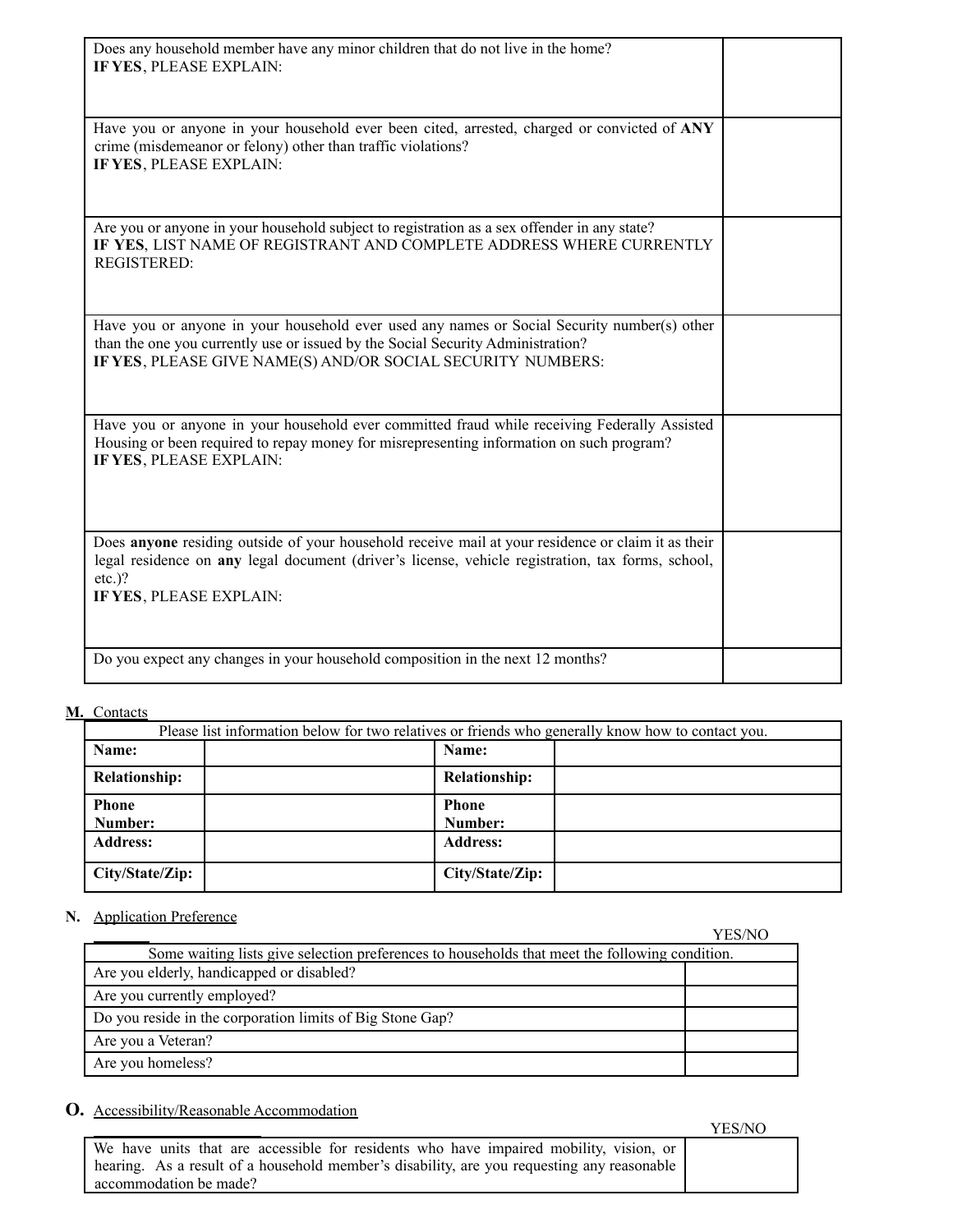| Do you require a <b>Service Animal</b> due to your disability? |  |
|----------------------------------------------------------------|--|
|                                                                |  |

**P.** Utility History

|                                                                              | YES/NO |
|------------------------------------------------------------------------------|--------|
| Did you previously or do you currently have water and electric in your name? |        |
| Do you owe a balance?                                                        |        |

When applying, you must read the following document from the U.S. Department of Housing and Urban Development: **Is Fraud Worth It?** It informs you that you are committing fraud if you knowingly provide false or misleading information to obtain assisted housing. There are penalties that apply if you knowingly omit information or give false information.

All Adult Initial:

#### \_\_\_\_\_\_\_\_\_\_\_\_\_\_\_\_ **Yes, I have read and understand this document.**

AS PROVIDED BY THE VIRGINIA PRIVACY PROTECTION ACT OF 1976, I UNDERSTAND THAT THE INFORMATION GIVEN ON THIS APPLICATION WILL BE HELD IN CONFIDENCE AND WILL BE USED FOR THE SOLE PURPOSE OF DETERMINING MY ELIGIBILITY FOR RURAL DEVELOPMENT OR SECTION 8 HOUSING. I FURTHER UNDERSTAND THAT THIS IS NOT A CONTRACT AND DOES NOT BIND EITHER PARTY. THE ABOVE INFORMATION IS FULL, TRUE AND COMPLETE TO THE BEST OF MY KNOWLEDGE, AND I UNDERSTAND THAT MY APPROVAL FOR HOUSING WILL BE CONTINGENT UPON THE HOUSING AUTHORITY BEING ABLE TO FORMALLY VERIFY THIS INFORMATION. I HAVE NO OBLIGATION TO INQUIRIES BEING MADE FOR THE PURPOSE OF VERIFYING THE STATEMENTS MADE HEREIN.

WARNING: SECTION 1001 OF TITLE 18 OF THE U.S. CODE MAKES IT A CRIMINAL OFFENSE TO MAKE WILLFUL FALSE STATEMENTS OR MISREPRESENTATIONS TO ANY DEPARTMENT OR AGENCY OF THE U.S. AS TO ANY MATTER WITHIN ITS JURISDICTION.

| APPLICANT'S SIGNATURE      | <b>DATE</b> |
|----------------------------|-------------|
| ADDITIONAL ADULT SIGNATURE | <b>DATE</b> |
| ADDITIONAL ADULT SIGNATURE | <b>DATE</b> |
| ADDITIONAL ADULT SIGNATURE | <b>DATE</b> |



# APPLYING FOR HUD HOUSING ASSISTANCE?

THINK ABOUT THIS…

IS FRAUD WORTH IT?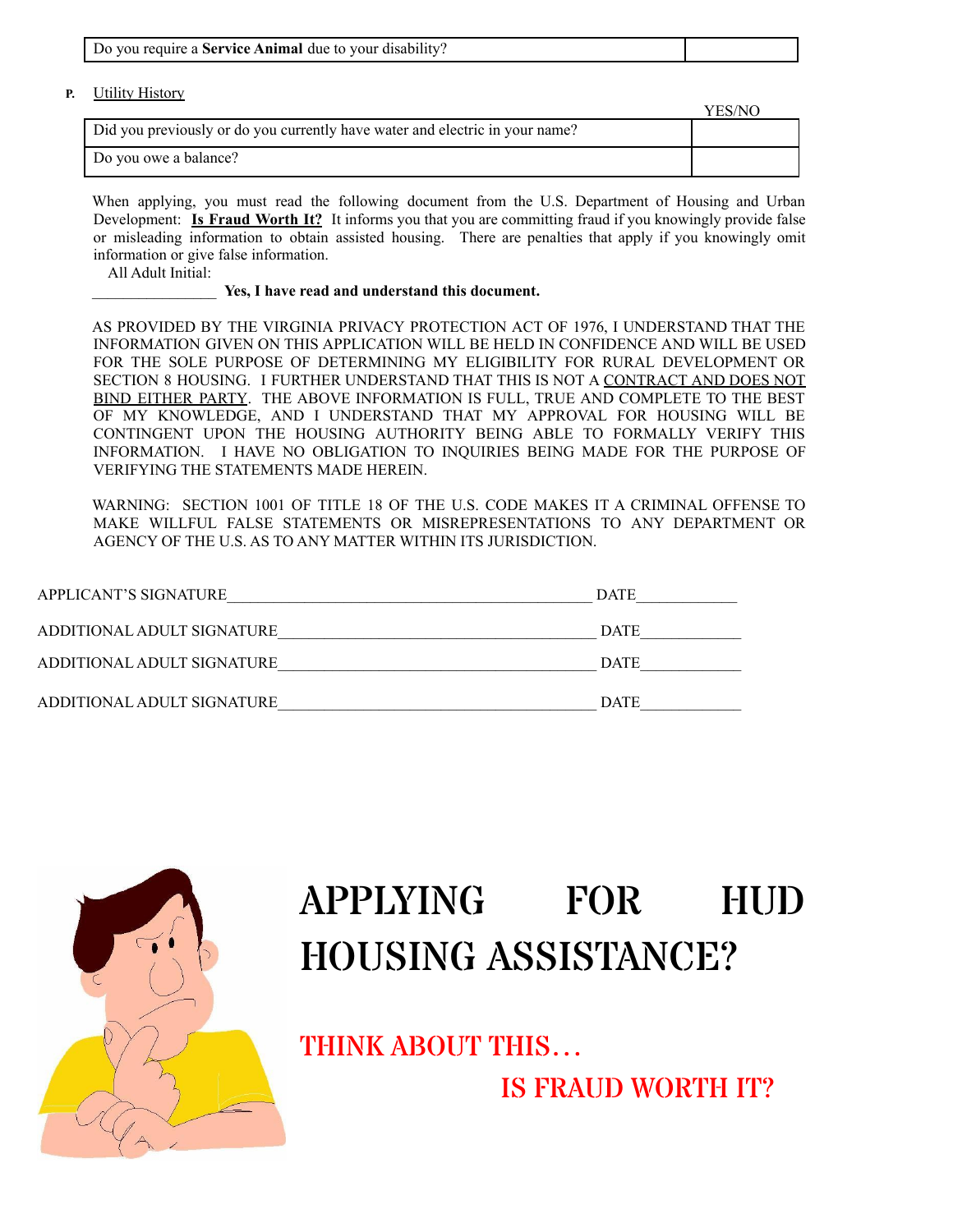# Do You Realize…

If you commit fraud to obtain assisted housing from HUD, you could be:

- Evicted from your apartment or house.
- Required to repay all overpaid rental assistance you received.
- Fined up to \$10,000.
- Imprisoned for up to five years.
- Prohibited from receiving future assistance.
- Subject to State and local government penalties.

# Do You Know…

You are committing fraud if you sign a form knowing that you provided false or misleading information.

The information you provide on housing assistance application and recertification forms will be checked. The local housing agency, HUD, or the Office of Inspector General will check the income and asset information you provide with other Federal, State, or local governments and with private agencies. Certifying false information is fraud.

### So Be Careful!

When you fill out your application and yearly recertification for assisted housing from

HUD make sure your answers to the questions are accurate and honest. You must include:

All sources of income and changes in income you or any members of your household receive, such as wages, welfare payments, social security and veterans' benefits, pensions, retirement, etc. Any money you receive on behalf of your children, such as child support, AFDC payments, social security for children, etc.

Any increase in income, such as wages from a new job or an expected pay raise or bonus.

All assets, such as bank accounts, savings bonds, certificates of deposit, stocks, real estate, etc., that are owned by you or any member of your household.

All income from assets, such as interest from savings and checking accounts, stock dividends, etc.

Any business or asset (your home) that you sold in the last two years at less than full value.

The names of everyone, adults or children, relatives and non-relatives, who are living with you and make up your household.

(Important Notice for Hurricane Katrina and Hurricane Rita Evacuees: HUD's reporting requirements may be temporarily waived or suspended because of your circumstances. Contact the local housing agency before you complete the housing assistance application.)

# Ask Questions

If you don't understand something on the application or recertification forms, always ask questions. It's better to be safe than sorry.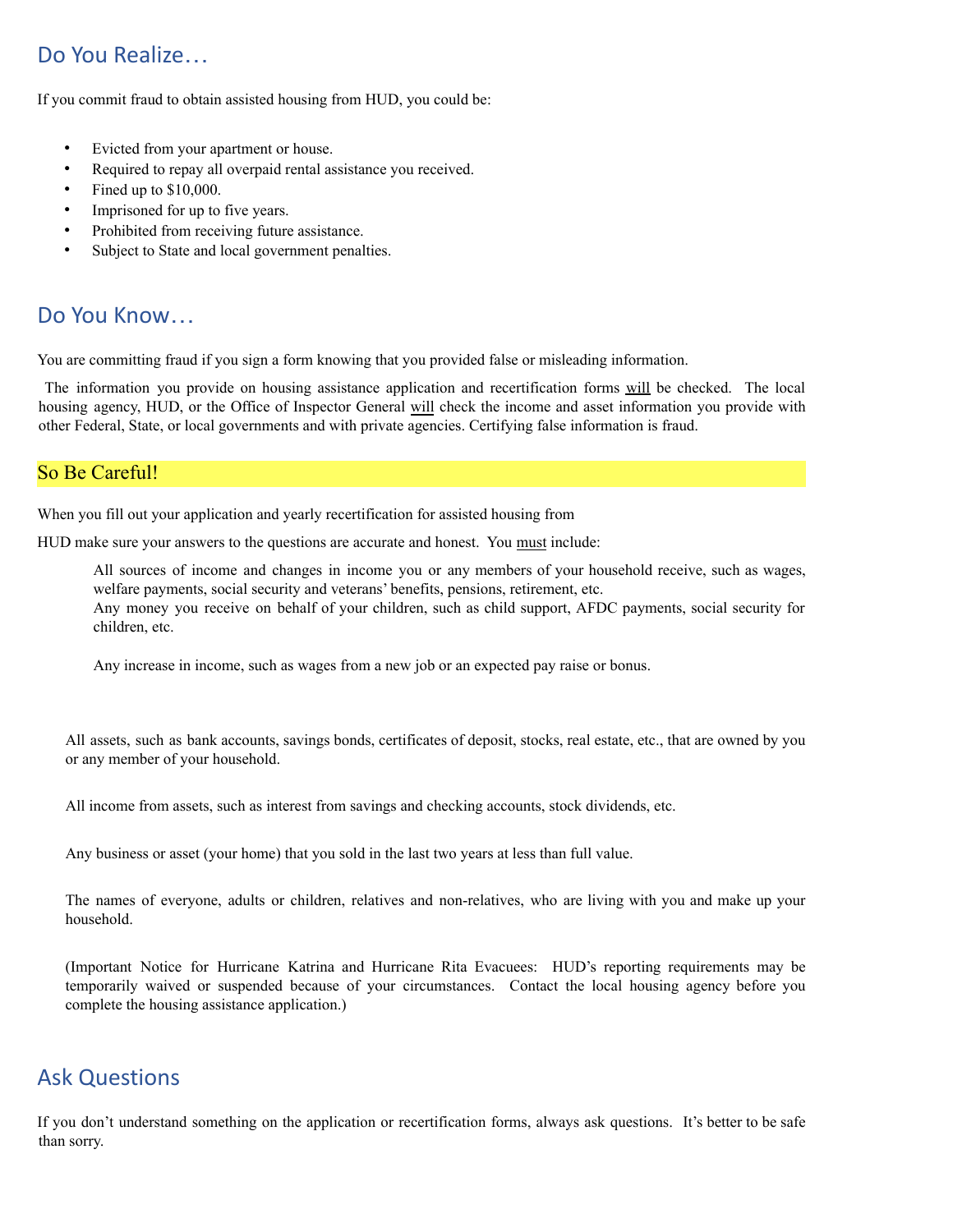# Watch Out for Housing Assistance Scams!

- Don't pay money to have someone fill out housing assistance application and recertification forms for you.
- Don't pay money to move up on a waiting list.
- Don't pay for anything that is not covered by your lease.
- Get a receipt for any money you pay.
- Get a written explanation if you are required to pay for anything other than rent (maintenance or utility charges).

# Report Fraud

If you know of anyone who provided false information on a HUD housing assistance application or recertification or if anyone tells you to provide false information, report that person to the HUD Office of Inspector General Hotline. You can call the Hotline toll-free Monday through Friday, from 10:00 a.m. to 4:30 p.m., Eastern Time, at 1-800-347-3735. You can fax information to (202) 708-4829 or e-mail it to Hotline@hudoig.gov. You can write the Hotline at:



451 7 th Street, SW

HUD OIG Hotline, GFI

Washington, DC 20410

December 2005

# **ALL ADULTS INITIAL \_\_\_\_\_\_\_\_\_\_\_\_\_**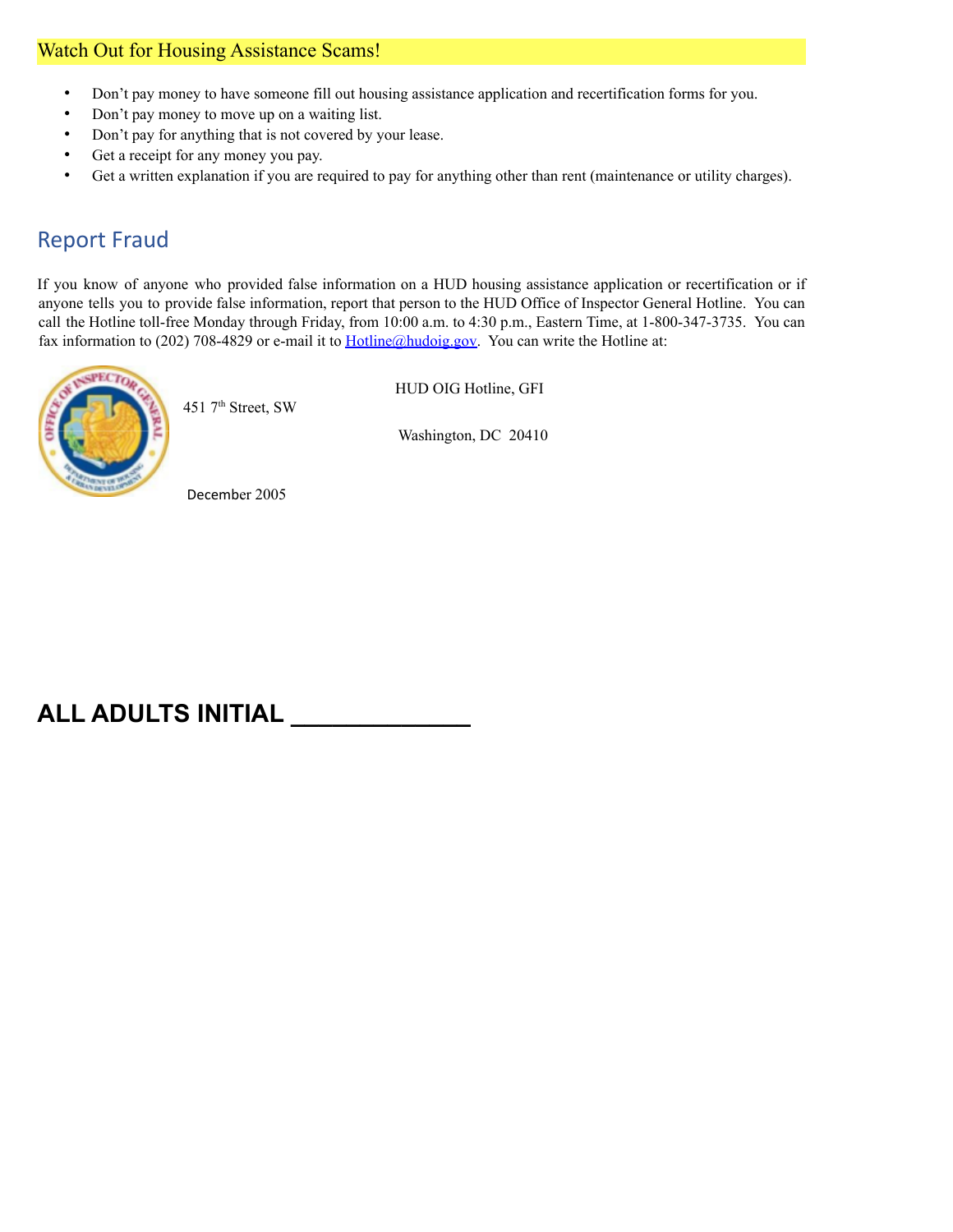# **Authorization for the Release of Information/ U.S. Department of Housing and Urban Development**

# **Privacy Act Notice Contract of Public and Indian Housing**

to the U.S. Department of Housing and Urban Development (HUD) OMB CONTROL NUMBER: 2501-0014



and the Housing Agency/Authority (HA) exp. 1/31/2014 PHA requesting release of information; **(Cross out space if none)** IHA requesting release of information: **(Cross out space if none)** (Full address, name of contact person, and date) Big Stone Gap Redevelopment & Housing Authority P.O. Box 536 Big Stone Gap, VA 24219 (Full address, name of contact person, and date)

**Authority**: Section 904 of the Stewart B. McKinney Homeless Assistance Amendments Act of 1988, as amended by Section 903 of the Housing and Community Development Act of 1992 and Section 3003 of the Omnibus Budget Reconciliation Act of 1993. This law is found at 42 U.S.C. 3544.

This law requires that you sign a consent form authorizing: (1) HUD and the Housing Agency/Authority (HA) to request verification of salary and wages from current or previous employers; (2) HUD and the HA to request wage and unemployment compensation claim information from the state agency responsible for keeping that information; (3) HUD to request certain tax return information from the U.S. Social Security Administration and the U.S. Internal Revenue Service. The law also requires independent verification of income information. Therefore, HUD or the HA may request information from financial institutions to verify your eligibility and level of benefits.

**Purpose:** In signing this consent form, you are authorizing HUD and the above-named HA to request income information from the sources listed on the form. HUD and the HA need this information to verify your household's income, in order to ensure that you are eligible for assisted housing benefits and that these benefits are set at the correct level. HUD and the HA may participate in computer matching programs with these sources in order to verify your eligibility and level of benefits.

**Uses of Information to be Obtained:** HUD is required to protect the income information it obtains in accordance with the Privacy Act of 1974, 5 U.S.C. 552a. HUD may disclose information (other than tax return information) for certain routine uses, such as to other government agencies for law enforcement purposes, to Federal agencies for employment suitability purposes and to HAs for the purpose of determining housing assistance. The HA is also required to protect the income information it obtains in accordance with any applicable State privacy law. HUD and HA employees may be subject to penalties for unauthorized disclosures or improper uses of the income information that is obtained based on the consent form. **Private owners may not request or receive information authorized by this form.**

**Who Must Sign the Consent Form:** Each member of your household who is 18 years of age or older must sign the consent form. Additional signatures must be obtained from new adult members joining the household or whenever members of the household become 18 years of age.

Persons who apply for or receive assistance under the following programs are required to sign this consent form:

PHA-owned rental public housing Turnkey III Homeownership Opportunities Mutual Help Homeownership Opportunity Section 23 and 19(c) leased housing Section 23 Housing Assistance Payments HA-owned rental Indian housing Section 8 Rental Certificate Section 8 Rental Voucher Section 8 Moderate Rehabilitation

**Failure to Sign Consent Form:** Your failure to sign the consent form may result in the denial of eligibility or termination of assisted housing benefits, or both. Denial of eligibility or termination of benefits is subject to the HA's grievance procedures and Section 8 informal hearing procedures.

#### **Sources of Information To Be Obtained**

State Wage Information Collection Agencies. (This consent is limited to wages and unemployment compensation I have received during period(s) within the last 5 years when I have received assisted housing benefits.)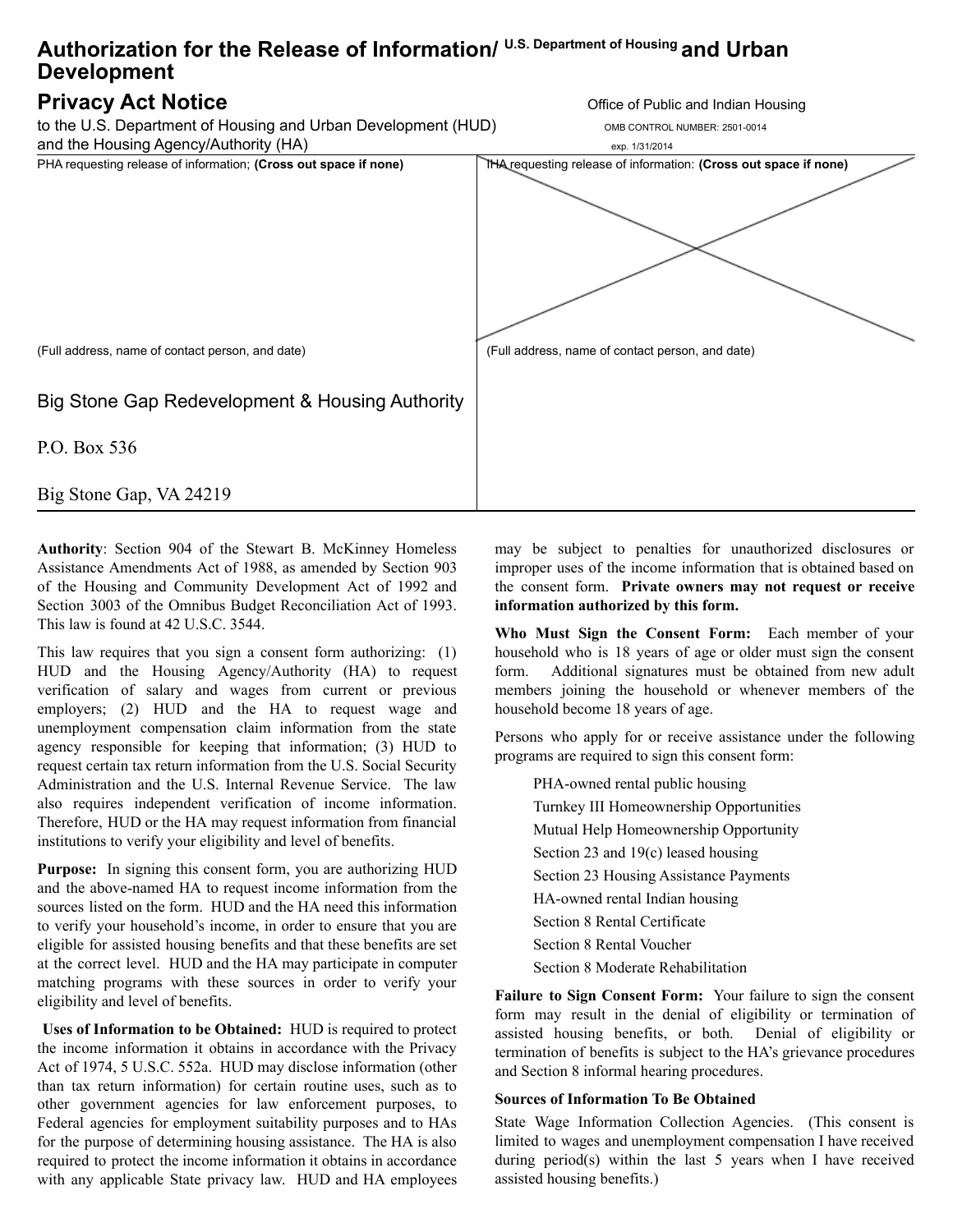U.S. Social Security Administration (HUD only) (This consent is limited to the wage and self employment information and payments of retirement income as referenced at Section 6103(l)(7)(A) of the Internal Revenue Code.)

U.S. Internal Revenue Service (HUD only) (This consent is limited to unearned income [i.e., interest and dividends].)

Information may also be obtained directly from: (a) current and former employers concerning salary and wages and (b) financial

institutions concerning unearned income (i.e., interest and dividends). I understand that income information obtained from these sources will be used to verify information that I provide in determining eligibility for assisted housing programs and the level of benefits. Therefore, this consent form only authorizes release directly from employers and financial institutions of information regarding any period(s) within the last 5 years when I have received assisted housing benefits.

Original is retained by the requesting organization. ref. Handbooks 7420.7, 7420.8, & 7465.1 form **HUD-9886** (7/94) Consent: I consent to allow HUD or the HA to request and obtain income information from the sources listed on this form for the purpose of verifying my eligibility and level of benefits under HUD's assisted housing programs. I understand that HAs that receive income information under this consent form cannot use it to deny, reduce or terminate assistance without first independently verifying what the amount was, whether I actually had access to the funds and when the funds were received. In addition, I must be **given an opportunity to contest those determinations.**

This consent form expires 15 months after signed.

| Signatures:                                          |      |                                 |           |
|------------------------------------------------------|------|---------------------------------|-----------|
| Head of Household                                    | Date |                                 |           |
| Social Security Number (if any) of Head of Household |      | Other Family Member over age 18 | $\_$ Date |
| Spouse                                               | Date | Other Family Member over age 18 | $\_$ Date |
| Other Family Member over age 18                      | Date | Other Family Member over age 18 | $\_$ Date |
| Other Family Member over age 18                      | Date | Other Family Member over age 18 | $\_$ Date |

**Privacy Act Notice.** Authority: The Department of Housing and Urban Development (HUD) is authorized to collect this information by the U.S. Housing Act of 1937 (42 U.S.C. 1437 et. seq.), Title VI of the Civil Rights Act of 1964 (42 U.S.C. 2000d), and by the Fair Housing Act (42 U.S.C. 3601-19). The Housing and Community Development Act of 1987 (42 U.S.C. 3543) requires applicants and participants to submit the Social Security Number of each household member who is six years old or older. Purpose: Your income and other information are being collected by HUD to determine your eligibility, the appropriate bedroom size, and the amount your family will pay toward rent and utilities. Other Uses: HUD uses your family income and other information to assist in managing and monitoring HUD-assisted housing programs, to protect the Government's financial interest, and to verify the accuracy of the information you provide. This information may be released to appropriate Federal, State, and local agencies, when relevant, and to civil, criminal, or regulatory investigators and prosecutors. However, the information will not be otherwise disclosed or released outside of HUD, except as permitted or required by law. Penalty: You must provide all of the information requested by the HA, including all Social Security Numbers you, and all other household members age six years and older, have and use. Giving the Social Security Numbers of all household members six years of age and older is mandatory, and not providing the Social Security Numbers will affect your eligibility. Failure to provide any of the requested information may result in a delay or rejection of your eligibility approval. **Penalties for Misusing this Consent:**

HUD, the HA and any owner (or any employee of HUD, the HA or the owner) may be subject to penalties for unauthorized disclosures or improper uses of information collected based on the consent form. Use of the information collected based on the form HUD 9886 is restricted to the purposes cited on the form HUD 9886. Any person who knowingly or willfully requests, obtains or discloses any information under false pretenses concerning an applicant or participant may be subject to a misdemeanor and fined not more than \$5,000.Any applicant or participant affected by negligent disclosure of information may bring civil action for damages, and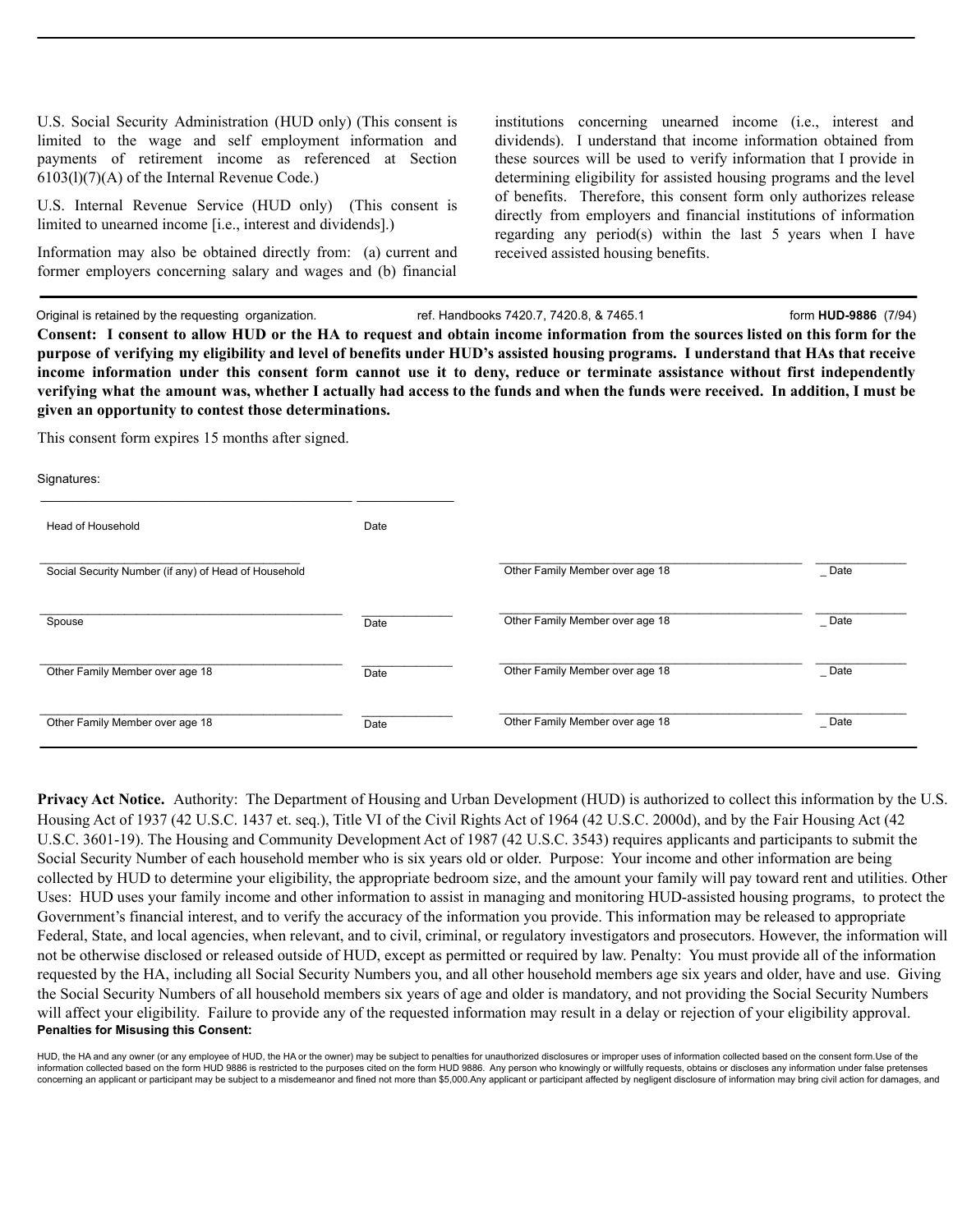seek other relief, as may be appropriate, against the officer or employee of HUD, the HA or the owner responsible for the unauthorized disclosure or improper use.

Original is retained by the requesting organization. ref. Handbooks 7420.7, 7420.8, & 7465.1 form **HUD-9886** (7/94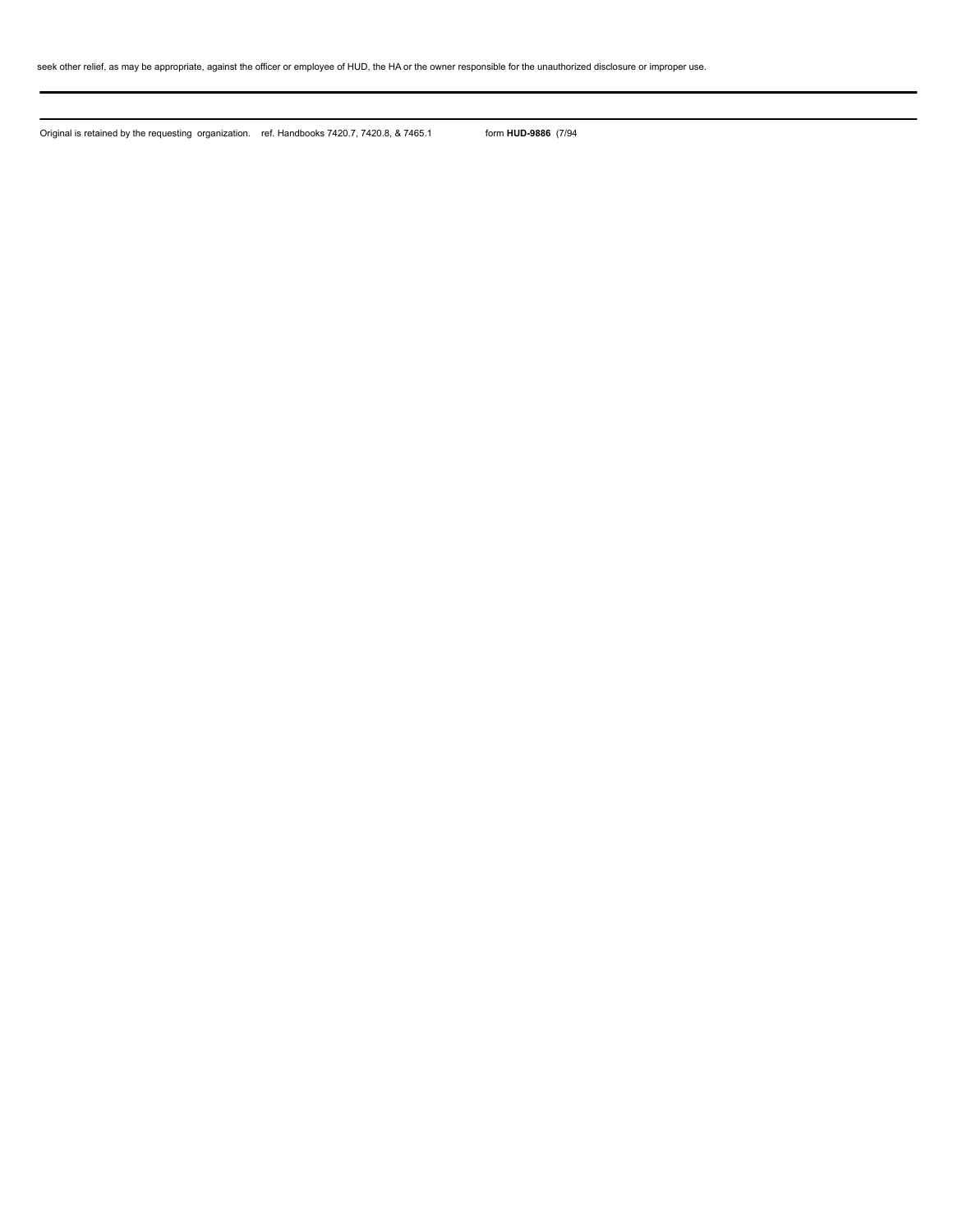# **Race and Ethnic Data Reporting Form**

**U.S. Department of Housing and Urban Development**

Office of Housing

**Name of Property**

)

**Project No. Address of Property**

**Name of Owner/Managing Agent Type of Assistance or Program Title:**

#### **Name of Head of Household Name of Household Member**

**Date** (mm/dd/yyyy)**:**

| <b>Ethnic Categories*</b>                 | <b>Select</b><br>One                      |
|-------------------------------------------|-------------------------------------------|
| Hispanic or Latino                        |                                           |
| Not-Hispanic or Latino                    |                                           |
| <b>Racial Categories*</b>                 | <b>Select</b><br>All that<br><b>Apply</b> |
| American Indian or Alaska Native          |                                           |
| Asian                                     |                                           |
| <b>Black or African American</b>          |                                           |
| Native Hawaiian or Other Pacific Islander |                                           |
| White                                     |                                           |
| Other                                     |                                           |

#### **\*Definitions of these categories may be found on the reverse side.**

#### **There is no penalty for persons who do not complete the form.**

#### **Signature Date**

1 form HUD-27061-H (9/2003)

OMB Control # 2502-0581

**\_\_\_\_\_\_\_\_\_\_\_\_\_\_\_\_\_\_\_\_\_\_\_\_\_\_\_\_\_\_\_\_\_\_\_\_\_ \_\_\_\_\_\_\_\_\_\_\_\_\_\_\_\_\_\_\_\_\_\_\_\_\_\_\_\_**

Public reporting burden for this collection is estimated to average 10 minutes per response, including the time for reviewing instructions, searching existing data sources, gathering and maintaining the data needed, and completing and reviewing the collection of information. This information is required to obtain benefits and voluntary. HUD may not collect this information, and you are not required to complete this form, unless it displays a currently valid OMB control number.

This information is authorized by the U.S. Housing Act of 1937 as amended, the Housing and Urban Rural Recovery Act of 1983 and Housing and Community Development Technical Amendments of 1984. This information is needed to be incompliance with OMB-mandated changes to Ethnicity and Race categories for recording the 50059 Data Requirements to HUD. Owners/agents must offer the opportunity to the head and cohead of each household to "self certify' during the application interview or lease signing. In-place tenants must complete the format as part of their next interim or annual re-certification. This process will allow the owner/agent to collect the needed information on all members of the household. Completed documents should be stapled together for each household and placed in the household's file. Parents or guardians are to complete the self-certification for children under the age of 18. Once system development funds are provide and the appropriate system upgrades have been implemented, owners/agents will be required to report the race and ethnicity data electronically to the TRACS (Tenant Rental Assistance Certification System). This information is considered non-sensitive and does no require any special protection.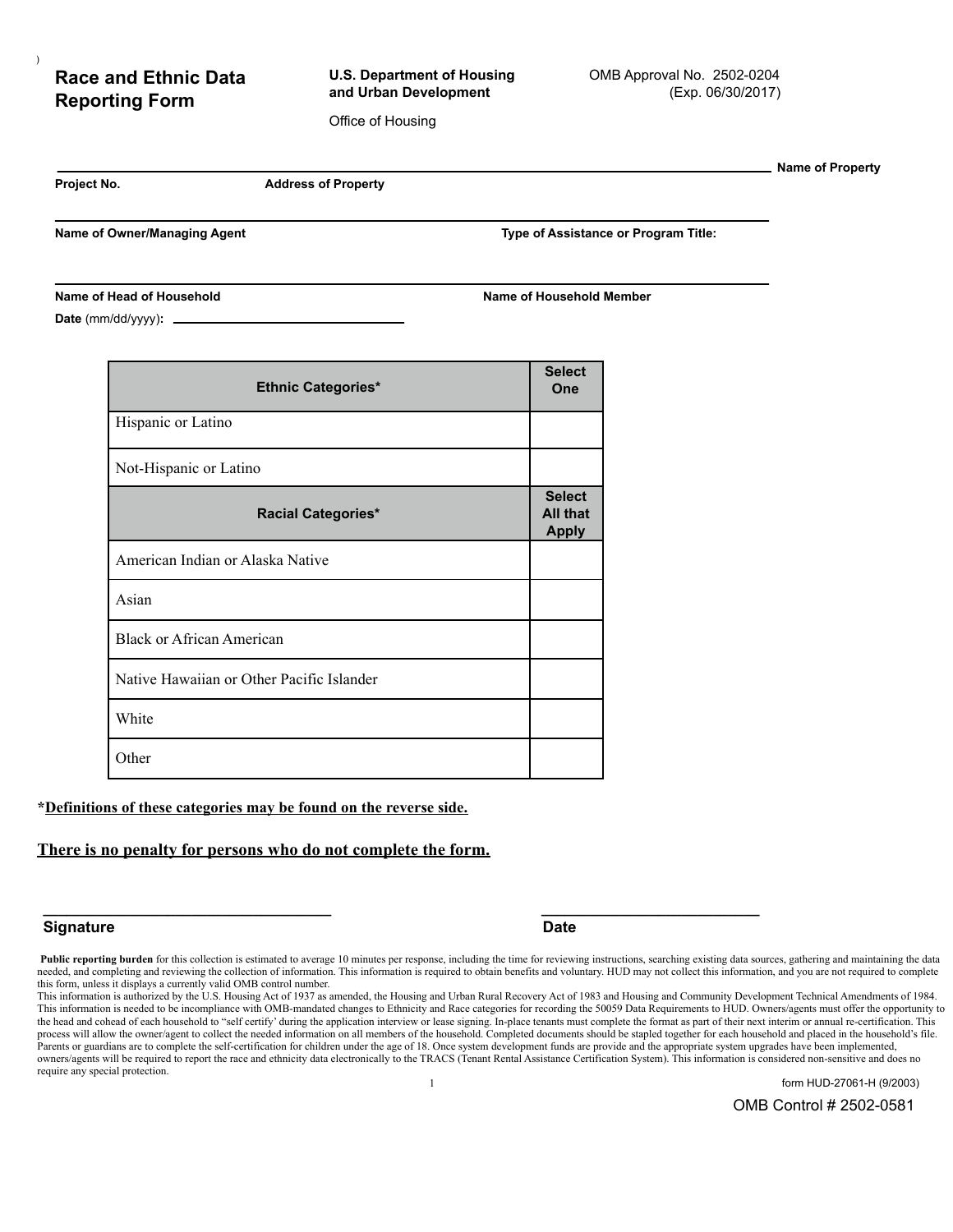#### Supplemental and Optional Contact Information for HUD-Assisted Housing Applicants

#### SUPPLEMENT TO APPLICATION FOR FEDERALLY ASSISTED HOUSING This form is to be provided to each applicant for federally assisted housing

Instructions: Optional Contact Person or Organization: You have the right by law to include as part of your application for housing, the name, address, telephone number, and other relevant information of a family member, friend, or social, health, advocacy, or other organization. This contact information is for the purpose of identifying a person or organization that may be able to help in resolving any issues that may arise during your tenancy or to assist in providing any special care or services you may require. You may update, remove, or change the information you provide on this form at any time. You are not required to provide this contact information, but if you choose to do so, please include the relevant information on this form.

| <b>Applicant Name:</b>                                                                                                                               |                                                                                                                                                                                                                                                                                                                                                                                                                                                                                                                                                                                                                                                                                                                                                                                                                                                                                                                                                                                          |
|------------------------------------------------------------------------------------------------------------------------------------------------------|------------------------------------------------------------------------------------------------------------------------------------------------------------------------------------------------------------------------------------------------------------------------------------------------------------------------------------------------------------------------------------------------------------------------------------------------------------------------------------------------------------------------------------------------------------------------------------------------------------------------------------------------------------------------------------------------------------------------------------------------------------------------------------------------------------------------------------------------------------------------------------------------------------------------------------------------------------------------------------------|
| <b>Mailing Address:</b>                                                                                                                              |                                                                                                                                                                                                                                                                                                                                                                                                                                                                                                                                                                                                                                                                                                                                                                                                                                                                                                                                                                                          |
| <b>Telephone No:</b>                                                                                                                                 | <b>Cell Phone No:</b>                                                                                                                                                                                                                                                                                                                                                                                                                                                                                                                                                                                                                                                                                                                                                                                                                                                                                                                                                                    |
| <b>Name of Additional Contact Person or Organization:</b>                                                                                            |                                                                                                                                                                                                                                                                                                                                                                                                                                                                                                                                                                                                                                                                                                                                                                                                                                                                                                                                                                                          |
| <b>Address:</b>                                                                                                                                      |                                                                                                                                                                                                                                                                                                                                                                                                                                                                                                                                                                                                                                                                                                                                                                                                                                                                                                                                                                                          |
| <b>Telephone No:</b>                                                                                                                                 | <b>Cell Phone No:</b>                                                                                                                                                                                                                                                                                                                                                                                                                                                                                                                                                                                                                                                                                                                                                                                                                                                                                                                                                                    |
| <b>E-Mail Address (if applicable):</b>                                                                                                               |                                                                                                                                                                                                                                                                                                                                                                                                                                                                                                                                                                                                                                                                                                                                                                                                                                                                                                                                                                                          |
| <b>Relationship to Applicant:</b>                                                                                                                    |                                                                                                                                                                                                                                                                                                                                                                                                                                                                                                                                                                                                                                                                                                                                                                                                                                                                                                                                                                                          |
| <b>Reason for Contact:</b> (Check all that apply)                                                                                                    |                                                                                                                                                                                                                                                                                                                                                                                                                                                                                                                                                                                                                                                                                                                                                                                                                                                                                                                                                                                          |
| Emergency<br>Unable to contact you<br>Termination of rental assistance<br>Eviction from unit<br>Late payment of rent<br>special care to you.<br>law. | <b>Assist with Recertification Process</b><br>Change in lease terms<br>Change in house rules<br>Other:<br><b>Commitment of Housing Authority or Owner:</b> If you are approved for housing, this information will be kept as part of your tenant file. If issues arise during your<br>tenancy or if you require any services or special care, we may contact the person or organization you listed to assist in resolving the issues or in providing any services or<br>Confidentiality Statement: The information provided on this form is confidential and will not be disclosed to anyone except as permitted by the applicant or applicable<br>Legal Notification: Section 644 of the Housing and Community Development Act of 1992 (Public Law 102-550, approved October 28, 1992) requires each applicant<br>for federally assisted housing to be offered the option of providing information regarding an additional contact person or organization. By accepting the applicant's |
|                                                                                                                                                      | application, the housing provider agrees to comply with the non-discrimination and equal opportunity requirements of 24 CFR section 5.105, including the prohibitions<br>on discrimination in admission to or participation in federally assisted housing programs on the basis of race, color, religion, national origin, sex, disability, and familial<br>status under the Fair Housing Act, and the prohibition on age discrimination under the Age Discrimination Act of 1975.                                                                                                                                                                                                                                                                                                                                                                                                                                                                                                       |
|                                                                                                                                                      | Check this box if you choose not to provide the contact information.                                                                                                                                                                                                                                                                                                                                                                                                                                                                                                                                                                                                                                                                                                                                                                                                                                                                                                                     |
| <b>Signature of Applicant</b>                                                                                                                        | Date                                                                                                                                                                                                                                                                                                                                                                                                                                                                                                                                                                                                                                                                                                                                                                                                                                                                                                                                                                                     |

HUD-assisted housing with the option to include in the application for occupancy the name, address, telephone number, and other relevant information of a family member, friend, or person associated with a social, health, a organization. The objective of providing such information is to facilitate contact by the housing provider with the person or organization identified by the tenant to assist in providing any delivery of services or special the operations of the HUD Assisted Housing Program and is voluntary. It supports statutory requirements and program and management controls that prevent fraud, waste and mismanagement. In accordance with the Paperwork Redu an agency may not conduct or sponsor, and a person is not required to respond to, a collection of information, unless the collection displays a currently valid OMB control number.

Privacy Statement: Public Law 102-550, authorizes the Department of Housing and Urban Development (HUD) to collect all the information (except the Social Security Number (SSN)) which will be used by HUD to protect disburse from fraudulent actions. Form **HUD- 92006** (05/09)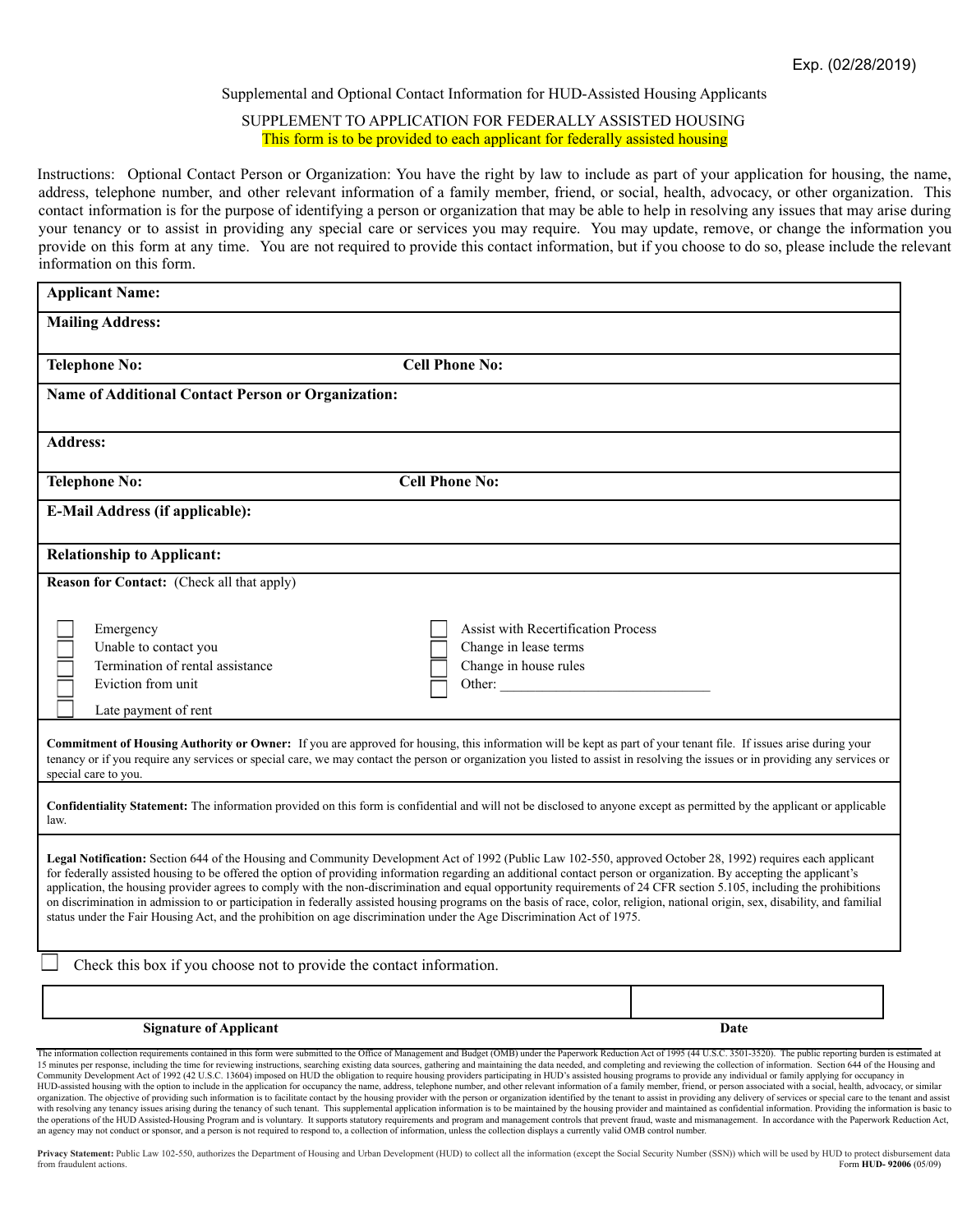|                                                                                                                               | This Section to be completed by the Applicant                                                   |                                                                                                                                                                                                                                                                                                                                                                    |
|-------------------------------------------------------------------------------------------------------------------------------|-------------------------------------------------------------------------------------------------|--------------------------------------------------------------------------------------------------------------------------------------------------------------------------------------------------------------------------------------------------------------------------------------------------------------------------------------------------------------------|
|                                                                                                                               |                                                                                                 |                                                                                                                                                                                                                                                                                                                                                                    |
|                                                                                                                               |                                                                                                 |                                                                                                                                                                                                                                                                                                                                                                    |
|                                                                                                                               |                                                                                                 |                                                                                                                                                                                                                                                                                                                                                                    |
|                                                                                                                               |                                                                                                 | Admission Number: <u>Country Mationality:</u> Nationality: (If applicable-from INS Form I-94, Departure record) Country to which you owe legal allegiance-may or may not be country of birth)                                                                                                                                                                      |
| separate declaration form must be signed for each member of the household.                                                    |                                                                                                 | Instructions: Complete the declaration below by reviewing all four boxes and signing the ONE box that applies. A                                                                                                                                                                                                                                                   |
|                                                                                                                               | <b>Example 2016</b> hereby declare, under penalty of perjury, that:                             |                                                                                                                                                                                                                                                                                                                                                                    |
| 1. I am a citizen or national of the Unites States of America.                                                                |                                                                                                 |                                                                                                                                                                                                                                                                                                                                                                    |
| I am signing on behalf of a child living in my assisted unit for whom I am responsible If                                     | you sign this box, no further action is required.                                               |                                                                                                                                                                                                                                                                                                                                                                    |
| 2. I am a non-citizen with eligible immigration status, as described on the reverse.                                          |                                                                                                 |                                                                                                                                                                                                                                                                                                                                                                    |
| Signature                                                                                                                     | $\frac{\text{Date}}{\text{Date}}$                                                               |                                                                                                                                                                                                                                                                                                                                                                    |
| this box, complete the reverse side including the Verification Consent                                                        |                                                                                                 | I am signing on behalf of a child living in my assisted unit for whom I am responsible If you sign                                                                                                                                                                                                                                                                 |
| obtain this evidence.                                                                                                         | <b>Request for an Extension</b>                                                                 | 3. I hereby certify that I am a non-citizen with eligible immigration status as noted in #2 above, and as described on<br>the reverse, but the evidence needed to support my claim is temporarily unavailable. Therefore, I am requesting<br>additional time to obtain the necessary evidence. I further certify that diligent and prompt efforts will be taken to |
| Signature<br>sign this box, complete the reverse side including the Verification Consent.                                     |                                                                                                 |                                                                                                                                                                                                                                                                                                                                                                    |
| assistance.<br>Signature<br>If you sign this box, no further action is required. You are NOT eligible for housing assistance. | ature<br>I am signing on behalf of a child living in my assisted unit for whom I am responsible | 4. I am not contending eligible immigration status and I understand that I am not eligible for financial housing                                                                                                                                                                                                                                                   |
| to any department of the United States Government. HUD, the PHA and any owner (or any                                         |                                                                                                 | PENALTIES FOR MISUSING THIS CONSENT: Title 18, Section 1001 of the U.S. Code states that a person is guilty of a felony for knowingly and willingly making false or fraudulent statements<br>employee of HUD, the PHA or the owner) may be subject to penalties for                                                                                                |
|                                                                                                                               |                                                                                                 | unauthorized disclosures or improper uses of information collected based on the consent form. Use of the information collectecited above. Any person who knowingly or willfully requests, obtains or discloses                                                                                                                                                     |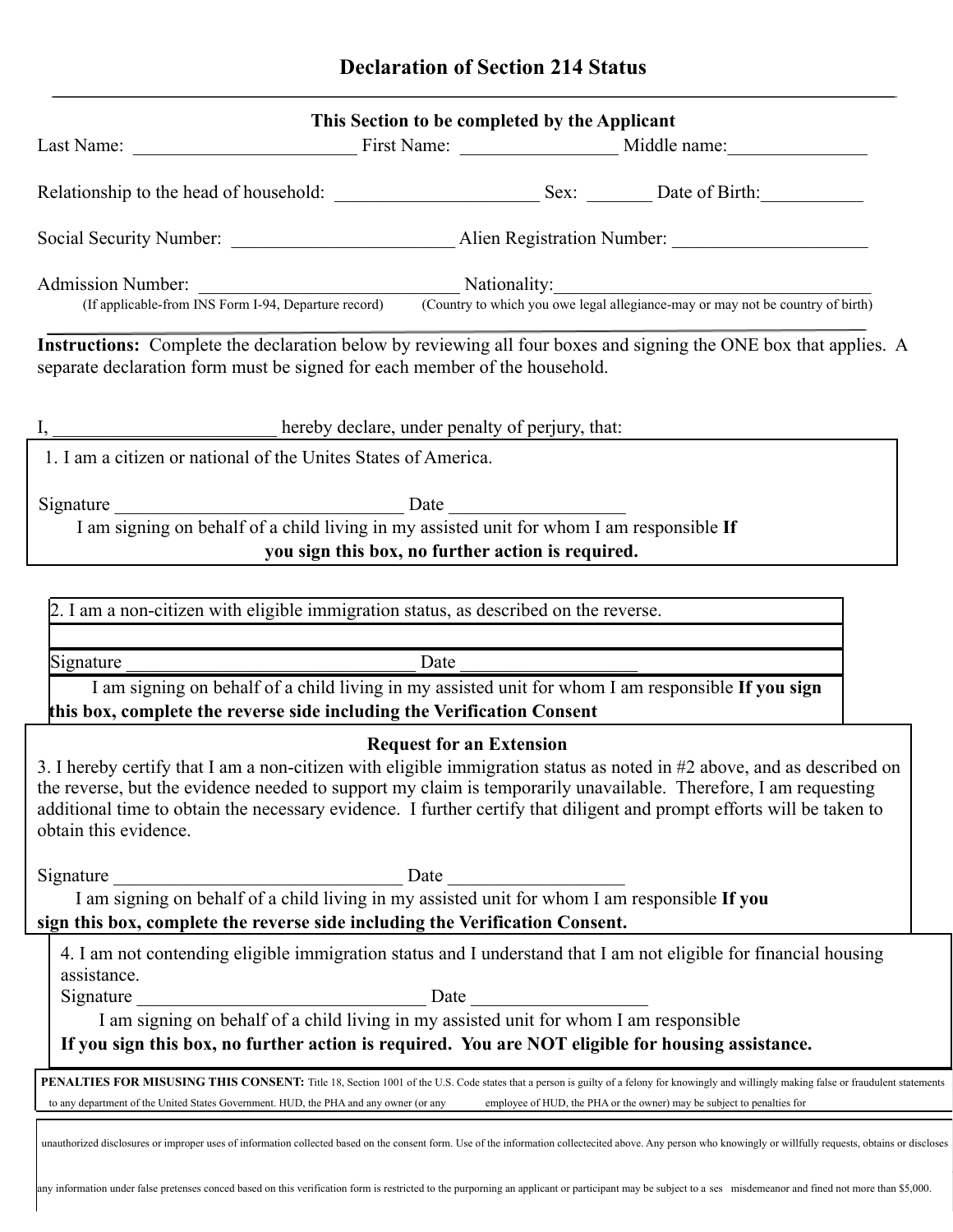Any applicant or participant appropriate, against the officer or employee of HUD, the PHA or the owner responsible for the unauthorized disclosure or impraffected by negligent disclosure of information may bring civil action for damages, and seek other relief, as may be oper use. . Penalty provisions for misusing the social security

number are contained in the Social Security Act at \*\*208 (a) (6), (7) and (8).\*\* Violations of these provisions are cited as violations of 42 U.S.C. Section \*\*408 (a) (6), (7) and (8).\*\*

### **This Section to be completed by the Applicant**

#### If you checked box 2 on the front side of this page, and are claiming to be a non-citizen with eligible immigration status, one **of the following boxes MUST be checked:**

A non-citizen lawfully admitted for permanent residence, as defined by section  $101(a)(20)$  of the Immigration and Nationality Act (INA) as an immigrant, as defined by section 101 (a)(15) of the INA (8 USC 1001 (a)(20) and 1101 (a)(15), respectively). [immigrants] (This category includes a non citizen admitted under section 210 or 210A of the INA (8 USC1160 or 1161), [special agricultural worker], who has been granted lawful resident status);

A non-citizen who entered the U.S. before 1-1-1972, or such later date as enacted by law, and has continuously maintained residence in the U.S. since then, and who is not eligible for citizenship, but who is deemed to be lawfully admitted for permanent residence as a result of an exercise of discretion by the Attorney General under Section 249 of the INA (8 USC 1259);

A non-citizen who is lawfully present in the U.S. pursuant to an admission under section 207 of the INA (8 USC 1157) [refugee status]; pursuant to the granting of asylum (which has not been terminated) under section 208 of the INA (8 USC 1158) [asylum status]; or as a result of being granted conditional entry under section 203 (a)(7) of the INA (8 USC 1153 (a)(7) before 4-1-1980, because of persecution on account of race, religion, or political opinion or because of being uprooted by a catastrophic national calamity;

A non-citizen who is lawfully present in the U.S. as a result of an exercise of discretion by the Attorney General for emergent reasons or reasons deemed strictly in the public interest under section 212 (d)(5) of the INA (8 USC 1182 (d)(5)) [parole status];

A non-citizen who is lawfully in the U.S. as a result of the Attorney General's withholding deportation under section 243 (h) of the INA (8USC 1253 (h)) [threat to life or freedom]; or

A non-citizen lawfully admitted for temporary or permanent residence under section 245 A of the INA (8 USC 1255a) [amnesty granted under INA 245 A]

#### **If you checked one of the above boxes you must submit one of the following documents:**

Form I-551, Alien Registration Receipt Card (for permanent resident aliens);

Form I-94, Arrival-Departure record, with one of the following annotations:

- a) "Admitted as Refugee Pursuant to Section 207"
	- b) "Section 208" or "Asylum"
	- c) "Section 243(h)" or "Deportation stayed by Attorney General"
	- d) "Paroled pursuant to Section 212(d)(5) of the INA"

If Form I-94, Arrival-Departure Record, is not annotated, please provide one of the following documents:

- a) A final court decision granting asylum (but only if no appeal is taken);
- b) A letter from an INS asylum officer granting asylum (if application is filed on or after 10-1-1990) or from an INS district director grant asylum (if application filed before 10-1-1990);
	- c) A court decision granting withholding of deportation; or
	- d) A letter from an INS asylum officer granting withholding of deportation (if application filed on or before 10-1-1990)

Form I-688, Temporary Resident Card, which must be annotated "Provision of Law 274a.12(11)" or "Provision of Law 247a.12";

Form I-688B, Employment Authorization Card, which must be annotated "Provision of Law 274a.12(11)" or "Provision of Law 247a.12";

A receipt issued by the INS indicating that an application for issuance of a replacement document in one of the above-listed categories has been made and the applicant's entitlement to the document has been verified.;

Form I-152, Alien Registration Receipt Card.

#### **If you checked box 2 or 3 on the reverse side, please complete this consent form**

#### **Verification Consent**

I, hereby consent to the following:

1. The use of the attached evidence to verify my eligible immigration status to enable me to receive financial assistance for housing: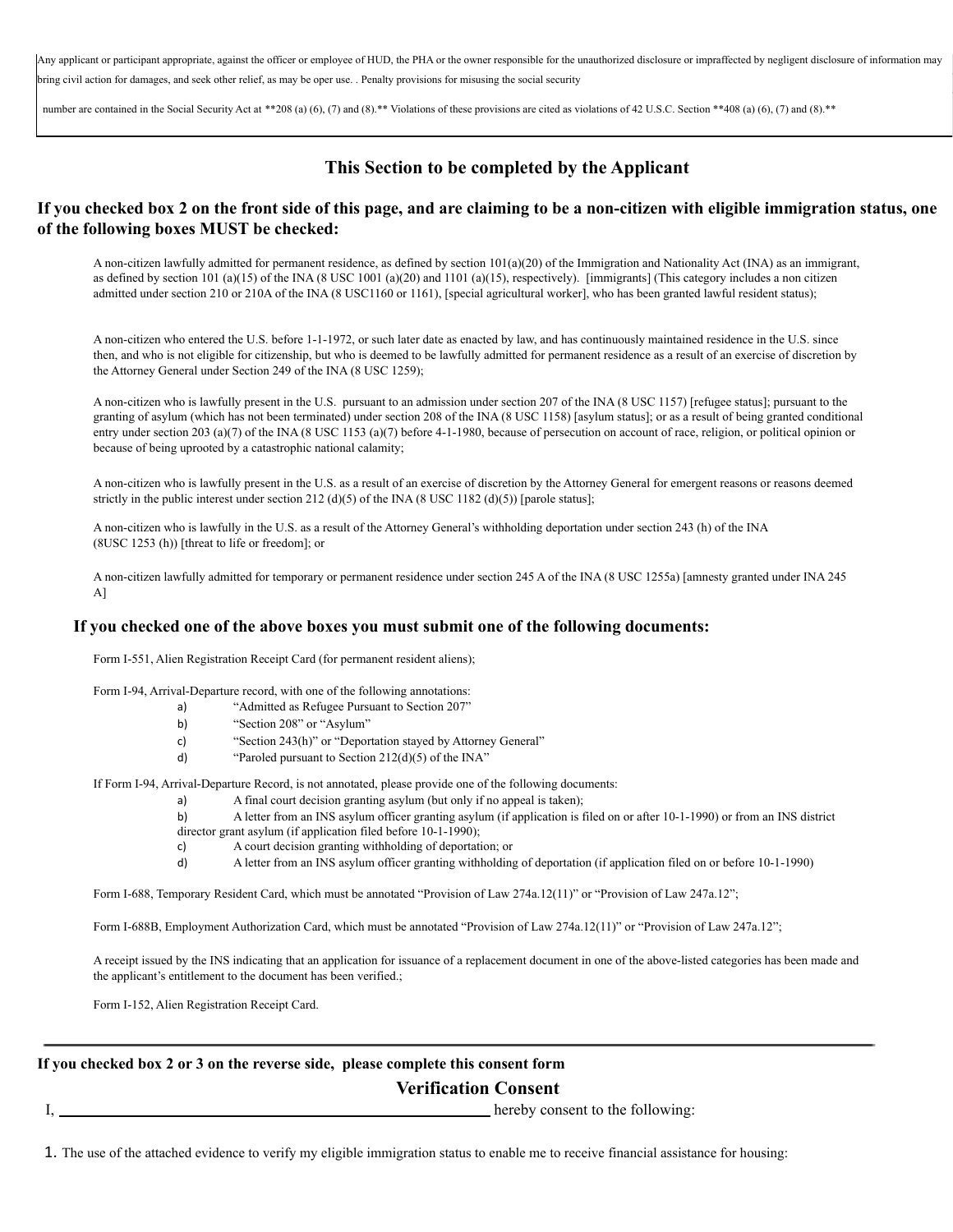2. The release of such evidence of eligible immigration status by the project owner without responsibility for the further use or transmission of the evidence by the entity receiving it, to; (a) HUD, as required by HUD; and (b) The INS for the purposes of verification of the immigration status of the individual. **Notification:** Evidence of eligible immigration status shall be released only to the INS for purposes of establishing eligibility for financial assistance and not for any other purpose. HUD is not responsible for the further use or transmission of the evidence or other information by the INS. Signature Date \_\_\_\_\_\_\_\_\_\_\_\_\_\_\_

9/2016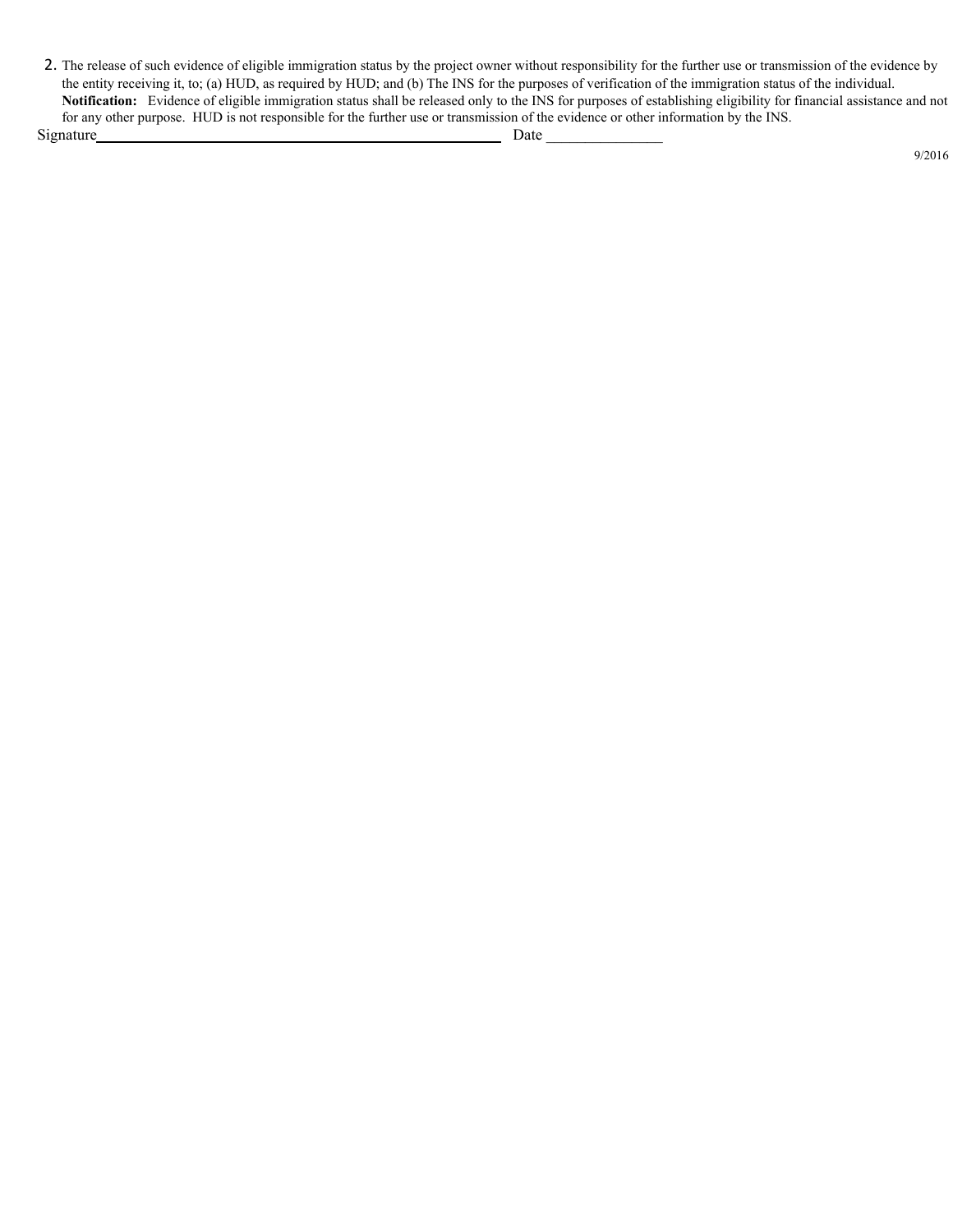# BIG STONE GAP REDEVELOPMENT & HOUSING AUTHORITY

170 Dogwood Terrace • P.O. Box 536 • Big Stone Gap, VA 24219 Telephone: (276) 523-4788 • FAX: (276) 523-5141 • Email: [bsgha@bsgha.org](mailto:bsgha@bsgha.org)

# AUTHORIZATION FOR RELEASE OF INFORMATION

I HEREBY AUTHORIZE ANY PERSONS, OR OFFICERS OF ANY FEDERAL, STATE OR LOCAL LAW ENFORCEMENT AGENCY TO DISCLOSE, WHEN REQUESTED TO DO SO BY A REPRESENTATIVE OF THE BIG STONE GAP REDEVELOPMENT & HOUSING AUTHORITY, ANY AND ALL INFORMATION REGARDING MY PAST AND CRIMINAL OR PUBLIC LAW VIOLATION RECORDS, IF ANY.

I FURTHER AUTHORIZE ANY PERSONS, BUSINESS, AGENCY, CORPORATION, LENDING INSTITUTION OR OTHER ENTITY WITH WHOM I HAVE CONDUCTED BUSINESS OR ARE CURRENTLY CONDUCTING BUSINESS WITH TO DISCLOSE, WHEN REQUESTED BY A REPRESENTATIVE OF THE BIG STONE GAP REDEVELOPMENT & HOUSING AUTHORITY, ANY AND ALL INFORMATION AND TO FURNISH COPIES OF ALL RELATIVE INCOME, CREDIT OR OTHERWISE ANY INFORMATION TAT SAID REPRESENTATIVE OF THE BIG STONE GAP REDEVELOPMENT & HOUSING AUTHORITY MIGHT REQUEST.

THIS RELEASE FORM IS EFFECTIVE DURING THE DURATION OF MY APPLICATION FOR RENTAL ASSISTANCE AND/OR THE DURATION OF A CONTRACT WITH THE BIG STONE GAP REDEVELOPMENT & HOUSING AUTHORITY.

A PHOTOCOPY OF THIS FORM IS TO BE TREATED AS AN ORIGINAL.

# PLEASE PRINT CLEARLY

| <b>MAILING ADDRESS</b> |  |
|------------------------|--|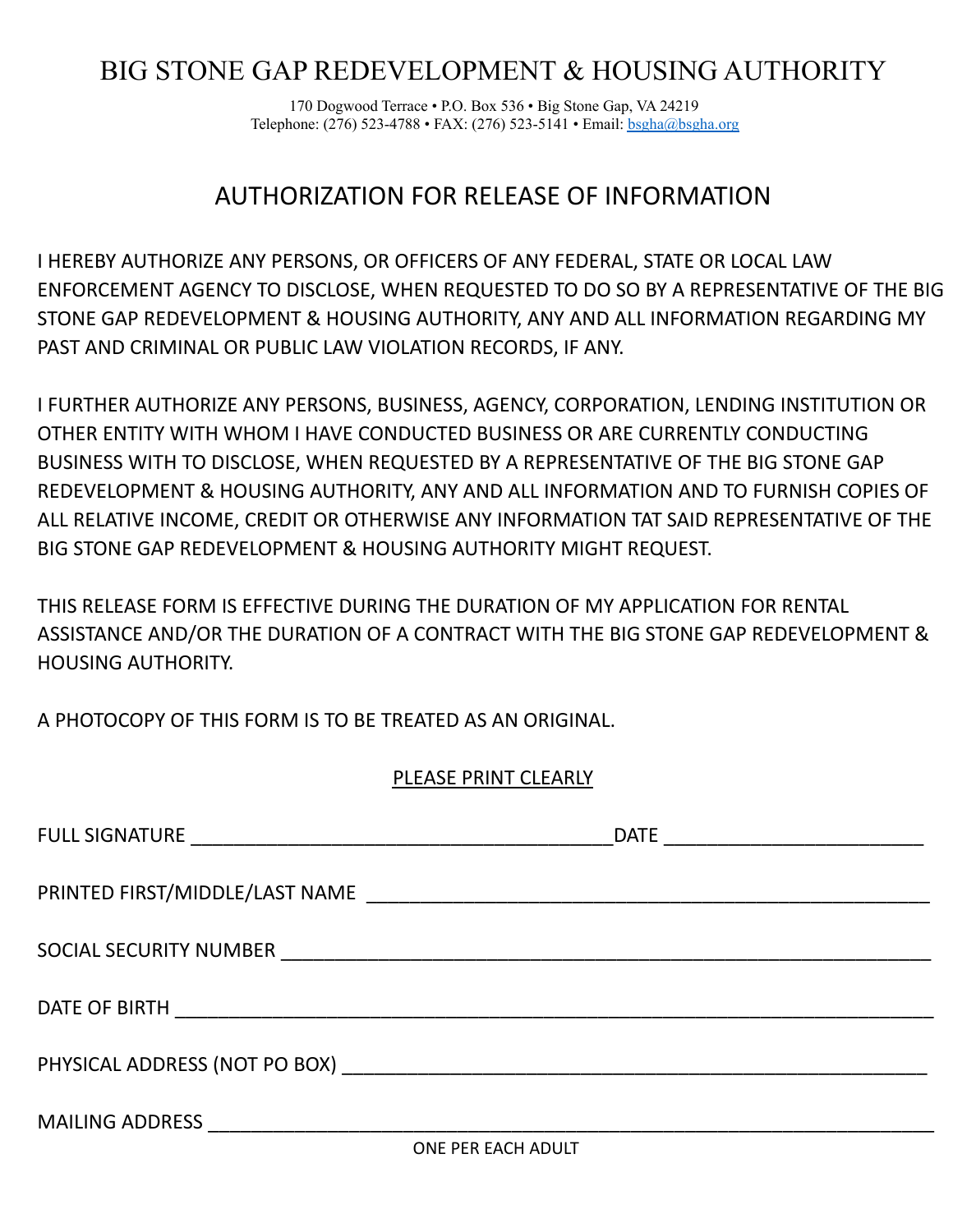# **Big Stone Gap Redevelopment & Housing Authority**

# **Notice of Occupancy Rights under the Violence Against Women Act** 1

#### **To all Tenants and Applicants**

The Violence Against Women Act (VAWA) provides protections for victims of domestic violence, dating violence, sexual assault, or stalking. VAWA protections are not only available to women but are available equally to all individuals regardless of sex, gender identity, or sexual orientation.<sup>2</sup> The U.S. Department of Housing and Urban Development (HUD) is the Federal agency that oversees that The Big Stone Gap Redevelopment & Housing Authority is in compliance with VAWA. This notice explains your rights under VAWA. A HUD-approved certification form is attached to this notice. You can fill out this form to show that you are or have been a victim of domestic violence, dating violence, sexual assault, or stalking, and that you wish to use your rights under VAWA."

#### **Protections for Applicants**

If you otherwise qualify for assistance under The Big Stone Gap Redevelopment & Housing Authority, you cannot be denied admission or denied assistance because you are or have been a victim of domestic violence, dating violence, sexual assault, or stalking.

#### **Protections for Tenants**

If you are receiving assistance under The Big Stone Gap Redevelopment & Housing Authority, you may not be denied assistance, terminated from participation, or be evicted from your rental housing because you are or have been a victim of domestic violence, dating violence, sexual assault, or stalking.

Also, if you or an affiliated individual of yours is or has been the victim of domestic violence, dating violence, sexual assault, or stalking by a member of your household or any guest, you may not be denied rental assistance or occupancy rights under The Big Stone Gap Redevelopment & Housing Authority solely on the basis of criminal activity directly relating to that domestic violence, dating violence, sexual assault, or stalking. Affiliated individual means your spouse, parent, brother, sister, or child, or a person to whom you stand in the place of a parent or guardian (for example, the affiliated individual is in your care, custody, or control); or any individual, tenant, or lawful occupant living in your household.

#### **Removing the Abuser or Perpetrator from the Household**

The Big Stone Gap Redevelopment & Housing Authority may divide (bifurcate) your lease in order to evict the individual or terminate the assistance of the individual who has engaged in criminal activity (the abuser or perpetrator) directly relating to domestic violence, dating violence, sexual assault, or stalking.

If The Big Stone Gap Redevelopment & Housing Authority chooses to remove the abuser or perpetrator, The Big Stone Gap Redevelopment & Housing Authority may not take away the rights of eligible tenants to the unit or otherwise punish the remaining tenants. If the evicted abuser or perpetrator was the sole tenant to have established eligibility for assistance under the program, The Big Stone Gap Redevelopment & Housing Authority must allow the tenant who is or has been a victim and other household members to remain in the unit for a period of time, in order to establish eligibility under the program or under another HUD housing program covered by VAWA, or, find alternative housing. In removing the abuser or perpetrator from the household, The Big Stone Gap Redevelopment & Housing Authority must follow Federal, State, and local eviction procedures. In order to divide a lease, The Big Stone Gap Redevelopment & Housing Authority may, but is not required to, ask you for documentation or certification of the incidences of domestic violence, dating violence, sexual assault, or stalking.

#### **Moving to Another Unit**

Upon your request, The Big Stone Gap Redevelopment & Housing Authority may permit you to move to another unit, subject to the availability of other units, and still keep your assistance. In order to approve a request, The Big Stone Gap Redevelopment & Housing Authority may ask you to provide documentation that you are requesting to move because of an incidence of domestic violence, dating violence, sexual assault, or stalking. If the request is a request for emergency transfer, the housing provider may ask you to submit a written request or fill out a form where you certify that you meet the criteria for an emergency transfer under VAWA. The criteria are:

<sup>1</sup> Despite the name of this law, VAWA protection is available regardless of sex, gender identity, or sexual orientation.

<sup>&</sup>lt;sup>2</sup> Housing providers cannot discriminate on the basis of any protected characteristic, including race, color, national origin, religion, sex, familial status, disability, or age. HUD-assisted and HUD-insured housing must be made available to all otherwise eligible individuals regardless of actual or perceived sexual orientation, gender identity, or marital status.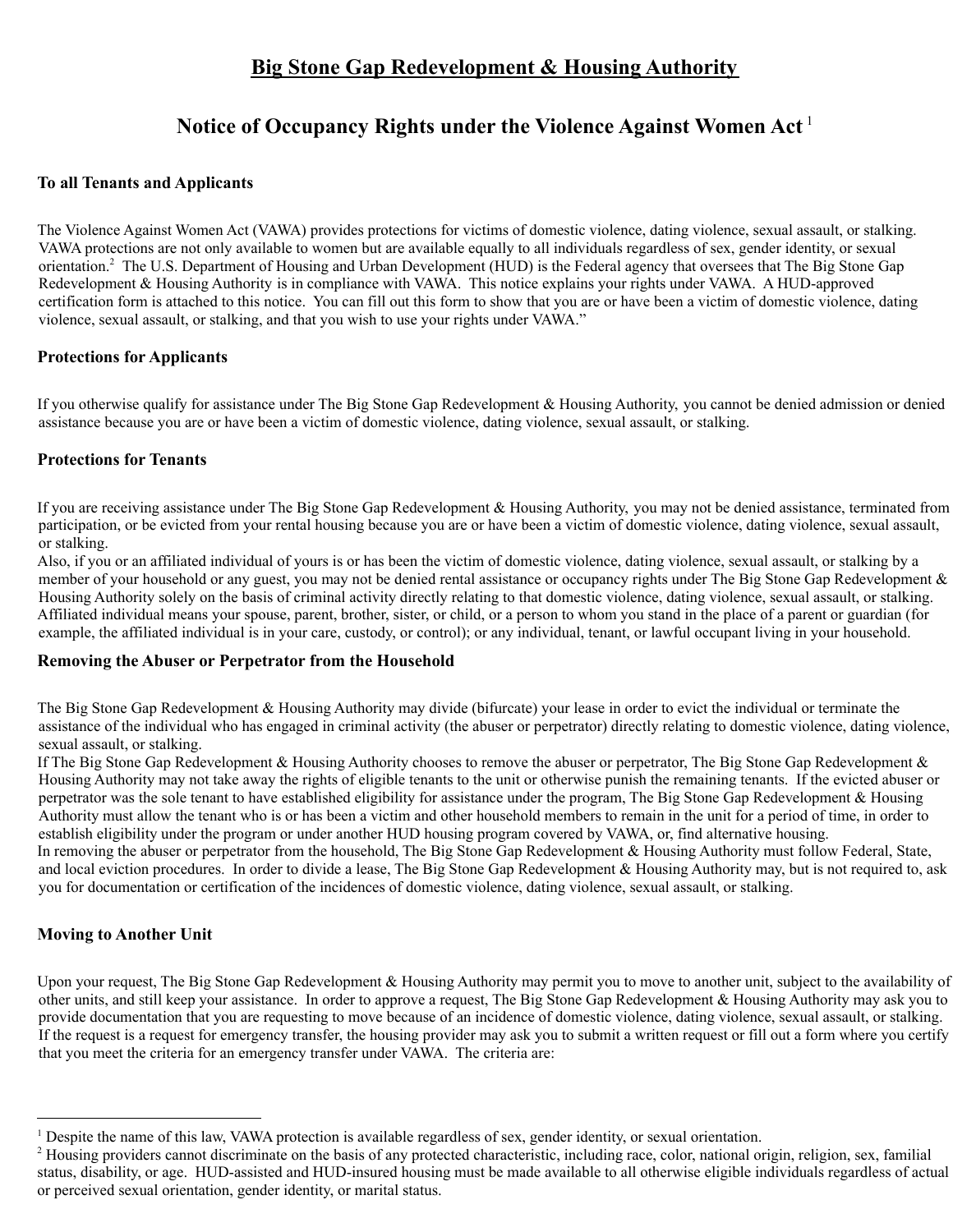(1) You are a victim of domestic violence, dating violence, sexual assault, or stalking. If your housing provider does not already have

documentation that you are a victim of domestic violence, dating violence, sexual assault, or stalking, your housing provider may ask you for such documentation, as described in the documentation section below.

**(2) You expressly request the emergency transfer.** Your housing provider may choose to require that you submit a form or may accept another written or oral request.

(3) You reasonably believe you are threatened with imminent harm from further violence if you remain in your current unit. This means you have a reason to fear that if you do not receive a transfer, you would suffer violence in the very near future. **OR**

You are a victim of sexual assault and the assault occurred on the premises during the 90-calendar-day period before you request a **transfer.** If you are a victim of sexual assault, then in addition to qualifying for an emergency transfer because you reasonably believe you are threatened with imminent harm from further violence if you remain in your unit, you may qualify for an emergency transfer if the sexual assault occurred on the premises of the property from which you are seeking your transfer, and that assault happened within the 90-calendar-day period before you expressly request the transfer.

The Big Stone Gap Redevelopment & Housing Authority will keep confidential requests for emergency transfers by victims of domestic violence, dating violence, sexual assault, or stalking, and the location of any move by such victims and their families.

The Big Stone Gap Redevelopment & Housing Authority's emergency transfer plan provides further information on emergency transfers, and The Big Stone Gap Redevelopment & Housing Authority must make a copy of its emergency transfer plan available to you if you ask to see it. Documenting You Are or Have Been a Victim of Domestic Violence, Dating Violence, Sexual Assault or Stalking

The Big Stone Gap Redevelopment & Housing Authority can, but is not required to, ask you to provide documentation to "certify" that you are or have been a victim of domestic violence, dating violence, sexual assault, or stalking. Such request from The Big Stone Gap Redevelopment & Housing Authority must be in writing, and The Big Stone Gap Redevelopment & Housing Authority must give you at least 14 business days (Saturdays, Sundays, and Federal holidays do not count) from the day you receive the request to provide the documentation. The Big Stone Gap Redevelopment & Housing Authority may, but does not have to, extend the deadline for the submission of documentation upon your request. You can provide one of the following to The Big Stone Gap Redevelopment & Housing Authority as documentation. It is your choice which of the following to submit if The Big Stone Gap Redevelopment & Housing Authority asks you to provide documentation that you are or have been a victim of domestic violence, dating violence, sexual assault, or stalking.

∙ A complete HUD-approved certification form given to you by The Big Stone Gap Redevelopment & Housing Authority with this notice,

that documents an incident of domestic violence, dating violence, sexual assault, or stalking. The form will ask for your name, the date, time, and location of the incident of domestic violence, dating violence, sexual assault, or stalking, and a description of the incident. The certification form provides for including the name of the abuser or perpetrator if the name of the abuser or perpetrator is known and is safe to provide.

∙ A record of a Federal, State, tribal, territorial, or local law enforcement agency, court, or administrative agency that documents the

incident of domestic violence, dating violence, sexual assault, or stalking. Examples of such records include police reports, protective orders, and restraining orders, among others.

∙ A statement, which you must sign, along with the signature of an employee, agent, or volunteer of a victim service provider, an attorney,

a medical professional or a mental health professional (collectively, "professional") from whom you sought assistance in addressing domestic violence, dating violence, sexual assault, or stalking, or the effects of abuse, and with the professional selected by you attesting under penalty of perjury that he or she believes that the incident or incidents of domestic violence, dating violence, sexual assault, or stalking are grounds for protection.

∙ Any other statement or evidence that The Big Stone Gap Redevelopment & Housing Authority has agreed to accept.

If you fail or refuse to provide one of these documents within the 14 business days, The Big Stone Gap Redevelopment & Housing Authority does not have to provide you with the protections contained in this notice.

If The Big Stone Gap Redevelopment & Housing Authority receives conflicting evidence that an incident of domestic violence, dating violence, sexual assault, or stalking has been committed (such as certification forms from two or more members of a household each claiming to be a victim and naming one or more of the other petitioning household members as the abuser or perpetrator), The Big Stone Gap Redevelopment & Housing Authority has the right to request that you provide third-party documentation within thirty 30 calendar days in order to resolve the conflict. If you fail or refuse to provide third-party documentation where there is conflicting evidence, The Big Stone Gap Redevelopment & Housing Authority does not have to provide you with the protections contained in this notice.

# **Confidentiality**

The Big Stone Gap Redevelopment & Housing Authority must keep confidential any information you provide related to the exercise of your rights under VAWA, including the fact that you are exercising your rights under VAWA.

The Big Stone Gap Redevelopment & Housing Authority must not allow any individual administering assistance or other services on behalf of The Big Stone Gap Redevelopment & Housing Authority (for example, employees and contractors) to have access to confidential information unless for reasons that specifically call for these individuals to have access to this information under applicable Federal, State, or local law. The Big Stone Gap Redevelopment & Housing Authority must not enter your information into any shared database or disclose your information to any other entity or individual. The Big Stone Gap Redevelopment & Housing Authority, however, may disclose the information provided if: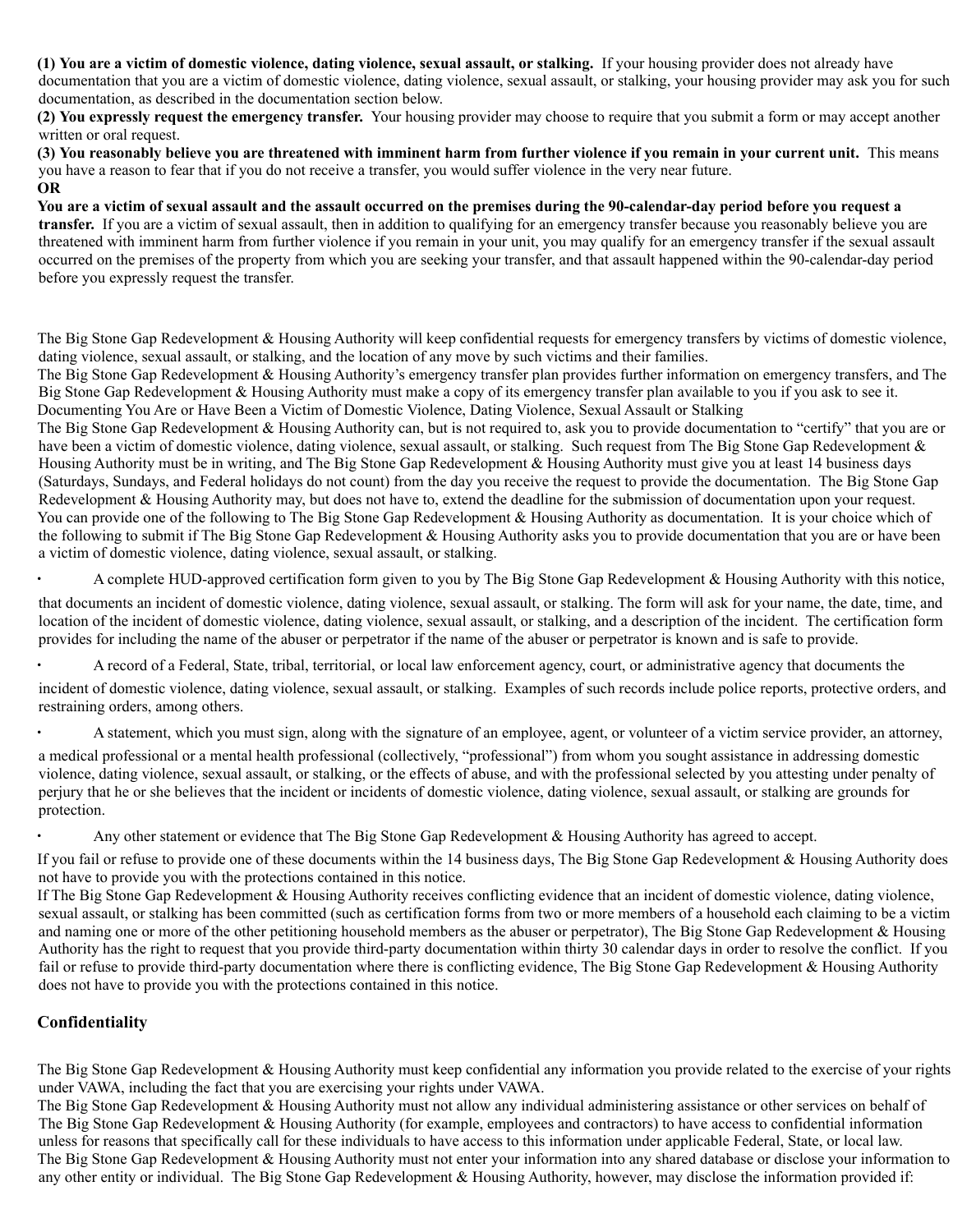∙ You give written permission to The Big Stone Gap Redevelopment & Housing Authority to release the information on a time limited basis.

The Big Stone Gap Redevelopment & Housing Authority needs to use the information in an eviction or termination proceeding, such as to evict your abuser or perpetrator or terminate your abuser or perpetrator from assistance under this program.

∙ A law requires The Big Stone Gap Redevelopment & Housing Authority or your landlord to release the information.

VAWA does not limit The Big Stone Gap Redevelopment & Housing Authority's duty to honor court orders about access to or control of the property. This includes orders issued to protect a victim and orders dividing property among household members in cases where a family breaks up.

#### **Reasons a Tenant Eligible for Occupancy Rights under VAWA May Be Evicted or Assistance May Be Terminated**

You can be evicted, and your assistance can be terminated for serious or repeated lease violations that are not related to domestic violence, dating violence, sexual assault, or stalking committed against you. However, The Big Stone Gap Redevelopment & Housing Authority cannot hold tenants who have been victims of domestic violence, dating violence, sexual assault, or stalking to a more demanding set of rules than it applies to tenants who have not been victims of domestic violence, dating violence, sexual assault, or stalking.

The protections described in this notice might not apply, and you could be evicted, and your assistance terminated, if The Big Stone Gap Redevelopment & Housing Authority can demonstrate that not evicting you or terminating your assistance would present a real physical danger that:

1) Would occur within an immediate time frame, and

2) Could result in death or serious bodily harm to other tenants or those who work on the property.

If The Big Stone Gap Redevelopment & Housing Authority can demonstrate the above, The Big Stone Gap Redevelopment & Housing Authority should only terminate your assistance or evict you if there are no other actions that could be taken to reduce or eliminate the threat.

#### **Other Laws**

VAWA does not replace any Federal, State, or local law that provides greater protection for victims of domestic violence, dating violence, sexual assault, or stalking. You may be entitled to additional housing protections for victims of domestic violence, dating violence, sexual assault, or stalking under other Federal laws, as well as under State and local laws.

#### **Non-Compliance with The Requirements of This Notice**

You may report a covered housing provider's violations of these rights and seek additional assistance, if needed, by contacting or filing a complaint with HUD.

#### **For Additional Information**

You may view a copy of HUD's final VAWA rule at https://www.govinfo.gov/content/pkg/FR-2016-11-16/pdf/2016-25888.pdf Additionally, HP must make a copy of HUD's VAWA regulations available to you if you ask to see them.

For questions regarding VAWA, please contact The Big Stone Gap Redevelopment & Housing Authority office.

For help regarding an abusive relationship, you may call the National Domestic Violence Hotline at 1-800-799-7233 or, for persons with hearing impairments, 1-800-787-3224 (TTY). You may also contact Family Crisis Support Services, Inc. at 276-679-7240.

For tenants who are or have been victims of stalking seeking help may visit the National Center for Victims of Crime's Stalking Resource Center at https://www.victimsofcrime.org/our-programs/stalking-resource-center.

For help regarding sexual assault, you may contact The National Sexual Assault Hotline at 1-800-656-4673.

Victims of stalking seeking help may contact Victim Connect Resource Center at https://victimconnect.org/learn/types-of-crime/stalking/. **Attachment:** Certification form HUD-5382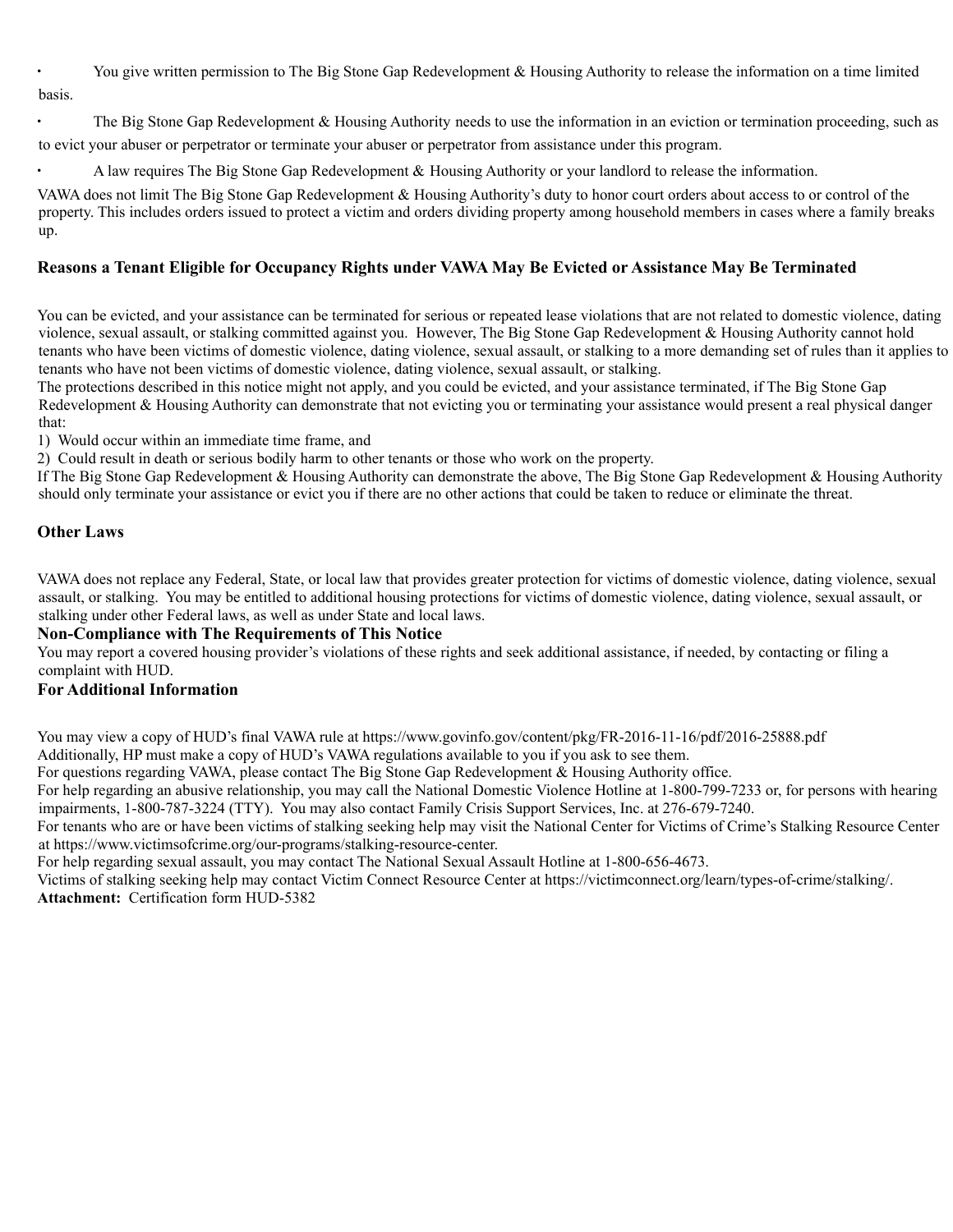#### **CERTIFICATION OF U.S. Department of Housing** OMB Approval No. 2577-0286 **DOMESTIC VIOLENCE,** and **Urban Development** Exp. 06/30/2017 **DATING VIOLENCE, SEXUALASSAULT, OR STALKING, AND ALTERNATE DOCUMENTATION**

**Purpose of Form:** The Violence Against Women Act ("VAWA") protects applicants, tenants, and program participants in certain HUD programs from being evicted, denied housing assistance, or terminated from housing assistance based on acts of domestic violence, dating violence, sexual assault, or stalking against them. Despite the name of this law, VAWA protection is available to victims of domestic violence, dating violence, sexual assault, and stalking, regardless of sex, gender identity, or sexual orientation.

**Use of This Optional Form:** If you are seeking VAWA protections from your housing provider, your housing provider may give you a written request that asks you to submit documentation about the incident or incidents of domestic violence, dating violence, sexual assault, or stalking.

In response to this request, you or someone on your behalf may complete this optional form and submit it to your housing provider, or you may submit one of the following types of third-party documentation:

(1) A document signed by you and an employee, agent, or volunteer of a victim service provider, an attorney, or medical professional, or a mental health professional (collectively, "professional") from whom you have sought assistance relating to domestic violence, dating violence, sexual assault, or stalking, or the effects of abuse. The document must specify, under penalty of perjury, that the professional believes the incident or incidents of domestic violence, dating violence, sexual assault, or stalking occurred and meet the definition of "domestic violence," "dating violence," "sexual assault," or "stalking" in HUD's regulations at 24 CFR 5.2003.

(2) A record of a Federal, State, tribal, territorial or local law enforcement agency, court, or administrative agency; or

(3) At the discretion of the housing provider, a statement or other evidence provided by the applicant or tenant.

**Submission of Documentation:** The time period to submit documentation is 14 business days from the date that you receive a written request from your housing provider asking that you provide documentation of the occurrence of domestic violence, dating violence, sexual assault, or stalking. Your housing provider may, but is not required to, extend the time period to submit the documentation, if you request an extension of the time period. If the requested information is not received within 14 business days of when you received the request for the documentation, or any extension of the date provided by your housing provider, your housing provider does not need to grant you any of the VAWA protections. Distribution or issuance of this form does not serve as a written request for certification.

**Confidentiality:** All information provided to your housing provider concerning the incident(s) of domestic violence, dating violence, sexual assault, or stalking shall be kept confidential and such details shall not be entered into any shared database. Employees of your housing provider are not to have access to these details unless to grant or deny VAWA protections to you, and such employees may not disclose this information to any other entity or individual, except to the extent that disclosure is: (i) consented to by you in writing in a time-limited release; (ii) required for use in an eviction proceeding or hearing regarding termination of assistance; or (iii) otherwise required by applicable law.